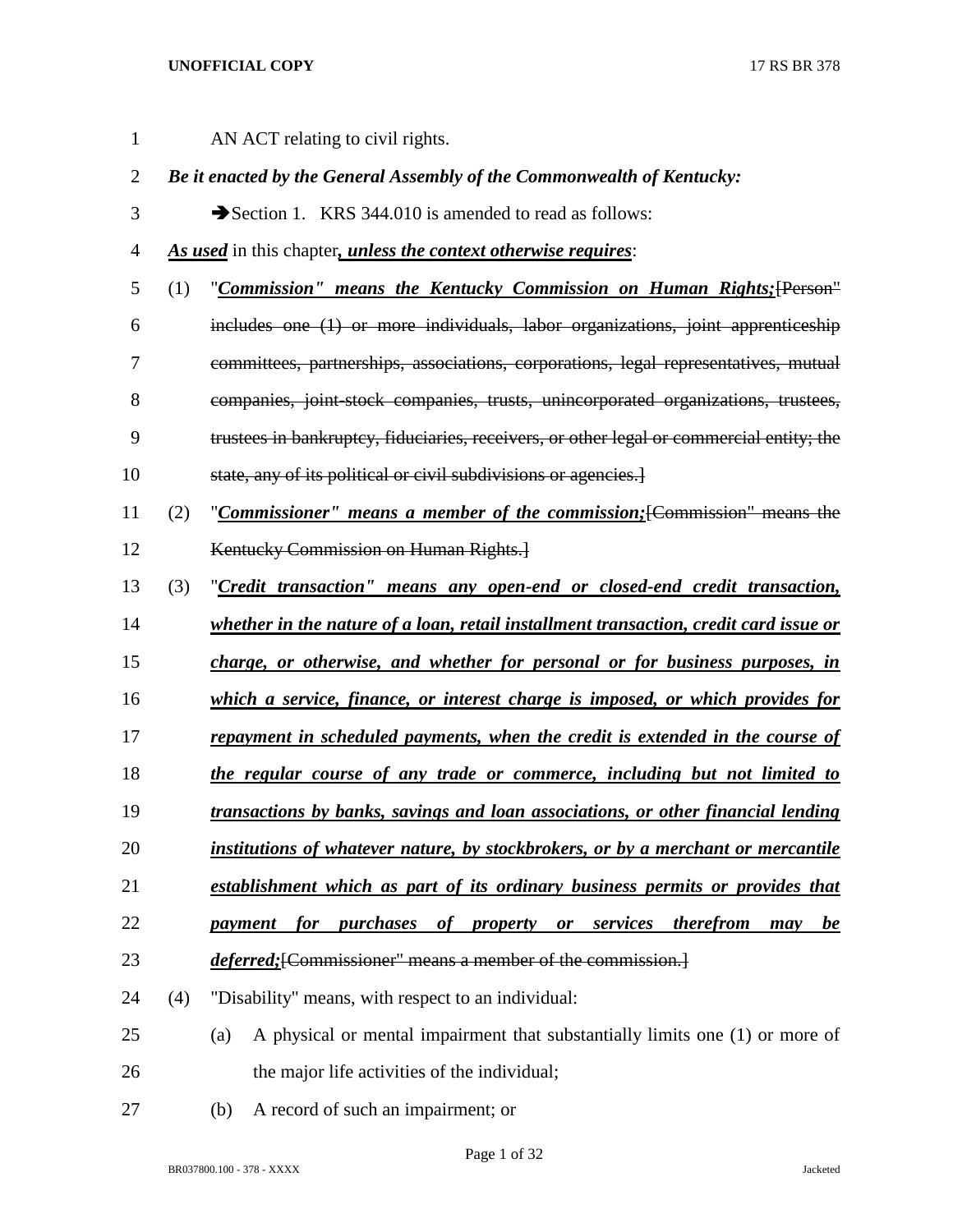| $\mathbf{1}$   |     | Being regarded as having such an impairment.<br>(c)                                     |
|----------------|-----|-----------------------------------------------------------------------------------------|
| $\overline{2}$ |     | Persons with current or past controlled substances abuse or alcohol abuse problems      |
| 3              |     | and persons excluded from coverage by the Americans with Disabilities Act of            |
| 4              |     | 1990, Pub. L. No. $[ (P.L.] 101-336, as amended.]$ shall be excluded from this          |
| 5              |     | section <sub>i</sub> $\left\{ \cdot \right\}$                                           |
| 6              | (5) | "Discrimination" means any direct or indirect act or practice of exclusion,             |
| $\overline{7}$ |     | distinction, restriction, segregation, limitation, refusal, denial, or any other act or |
| 8              |     | practice of differentiation or preference in the treatment of a person or persons, or   |
| 9              |     | the aiding, abetting, inciting, coercing, or compelling thereof made unlawful under     |
| 10             |     | this chapter; $\left\{ \cdot \right\}$                                                  |
| 11             | (6) | "Discriminatory housing practice" means an act that is unlawful under Section           |
| 12             |     | 18, 19, 20, 21, or 23 of this Act; [Real property" includes buildings, structures, real |
| 13             |     | estate, lands, tenements, leaseholds, cooperatives, condominiums, and                   |
| 14             |     | hereditaments, corporeal and incorporeal, or any interest in the above.]                |
| 15             | (7) | "Familial status" means one $(1)$ or more individuals who have not attained<br>(a)      |
| 16             |     | the age of eighteen (18) years and are domiciled with:                                  |
| 17             |     | A parent or another person having legal custody of the individual or<br><u>1. </u>      |
| 18             |     | <i>individuals; or</i>                                                                  |
| 19             |     | The designee of a parent or other person having custody, with the<br>2.                 |
| 20             |     | written permission of the parent or other person.                                       |
| 21             |     | (b)<br>The protection afforded against discrimination on the basis of familial          |
| 22             |     | status shall apply to any person who is pregnant or is in the process of                |
| 23             |     | securing legal custody of any individual who has not attained the age of                |
| 24             |     | eighteen (18) years; ["Housing accommodations" includes improved and                    |
| 25             |     | unimproved property and means any building, structure, lot or portion thereof,          |
| 26             |     | which is used or occupied, or is intended, arranged, or designed to be used or          |
| 27             |     | occupied as the home or residence of one (1) or more families, and any vacant           |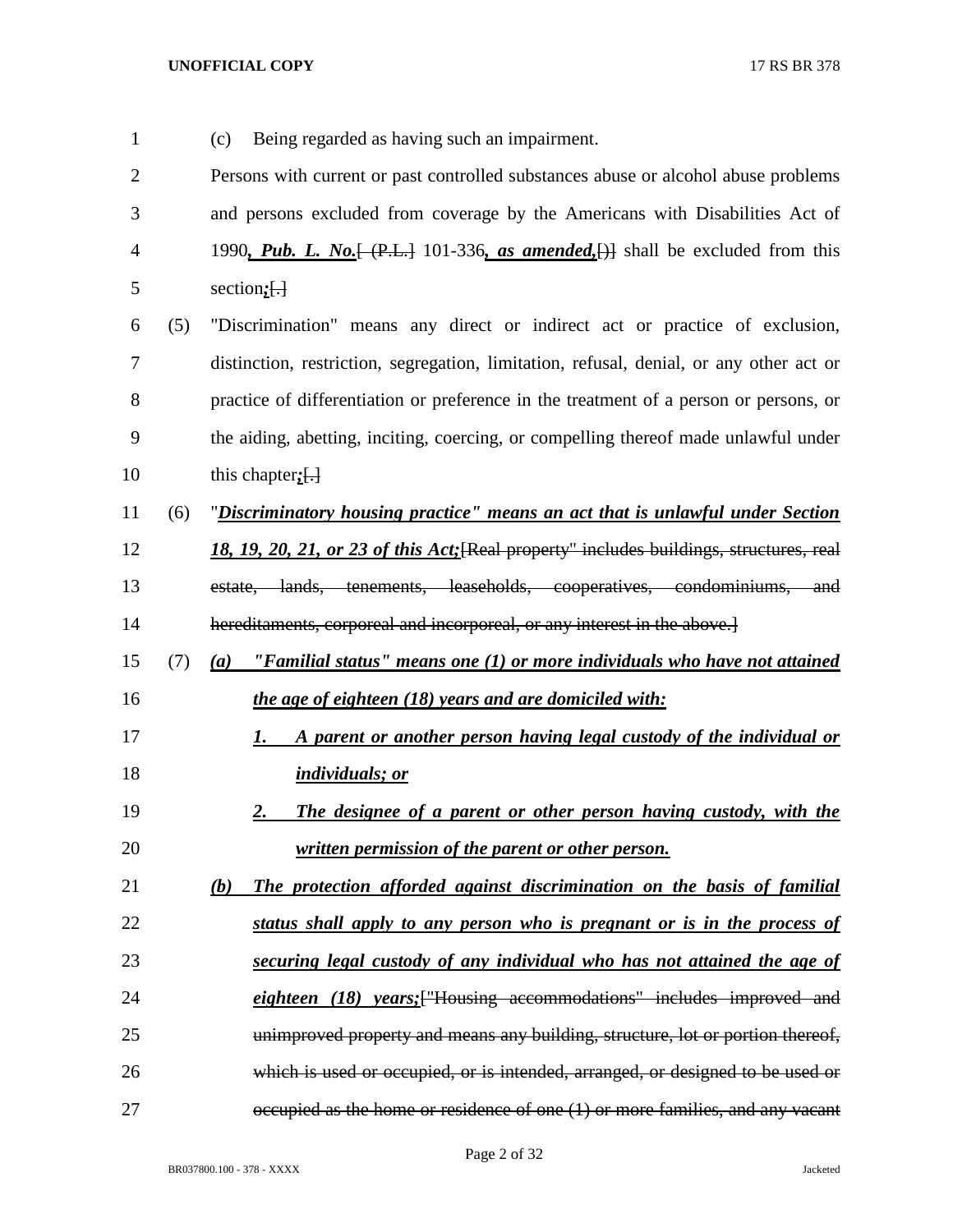| 1              |     | land which is offered for sale or lease for the construction or location thereon         |
|----------------|-----|------------------------------------------------------------------------------------------|
| $\overline{2}$ |     | of any such building or structure.]                                                      |
| 3              | (8) | "Family" includes a single individual; [Real estate operator" means any individual       |
| 4              |     | or combination of individuals, labor organizations, joint apprenticeship committees,     |
| 5              |     | partnerships, associations, corporations, legal representatives, mutual companies,       |
| 6              |     | joint stock companies, trusts, unincorporated organizations, trustees in bankruptcy,     |
| 7              |     | receivers, or other legal or commercial entity, the county, or any of its agencies, that |
| 8              |     | is engaged in the business of selling, purchasing, exchanging, renting, or leasing       |
| 9              |     | real estate, or the improvements thereon, including options, or that derives income,     |
| 10             |     | in whole or in part, from the sale, purchase, exchange, rental, or lease of real estate; |
| 11             |     | or an individual employed by or acting on behalf of any of these.]                       |
| 12             | (9) | "Financial institution" means a bank, banking organization, mortgage company,            |
| 13             |     | insurance company, or other lender to whom application is made for financial             |
| 14             |     | assistance for the purchase, lease, acquisition, construction, rehabilitation,           |
| 15             |     | repair, maintenance, or improvement of real property, or an individual employed          |
| 16             |     | by or acting on behalf of any of these; [Real estate broker" or "real estate salesman"   |
| 17             |     | means any individual, whether licensed or not, who, on behalf of others, for a fee,      |
| 18             |     | commission, salary, or other valuable consideration, or who with the intention or        |
| 19             |     | expectation of receiving or collecting the same, lists, sells, purchases, exchanges,     |
| 20             |     | rents, or leases real estate, or the improvements thereon, including options, or who     |
| 21             |     | negotiates or attempts to negotiate on behalf of others such an activity; or who         |
| 22             |     | advertises or holds himself out as engaged in these activities; or who negotiates or     |
| 23             |     | attempts to negotiate on behalf of others a loan secured by mortgage or other            |
| 24             |     | encumbrance upon a transfer of real estate, or who is engaged in the business of         |
| 25             |     | charging an advance fee or contracting for collection of a fee in connection with a      |
| 26             |     | contract whereby he undertakes to promote the sale, purchase, exchange, rental, or       |
| 27             |     | lease of real estate through its listing in a publication issued primarily for this      |

BR037800.100 - 378 - XXXX Jacketed

Page 3 of 32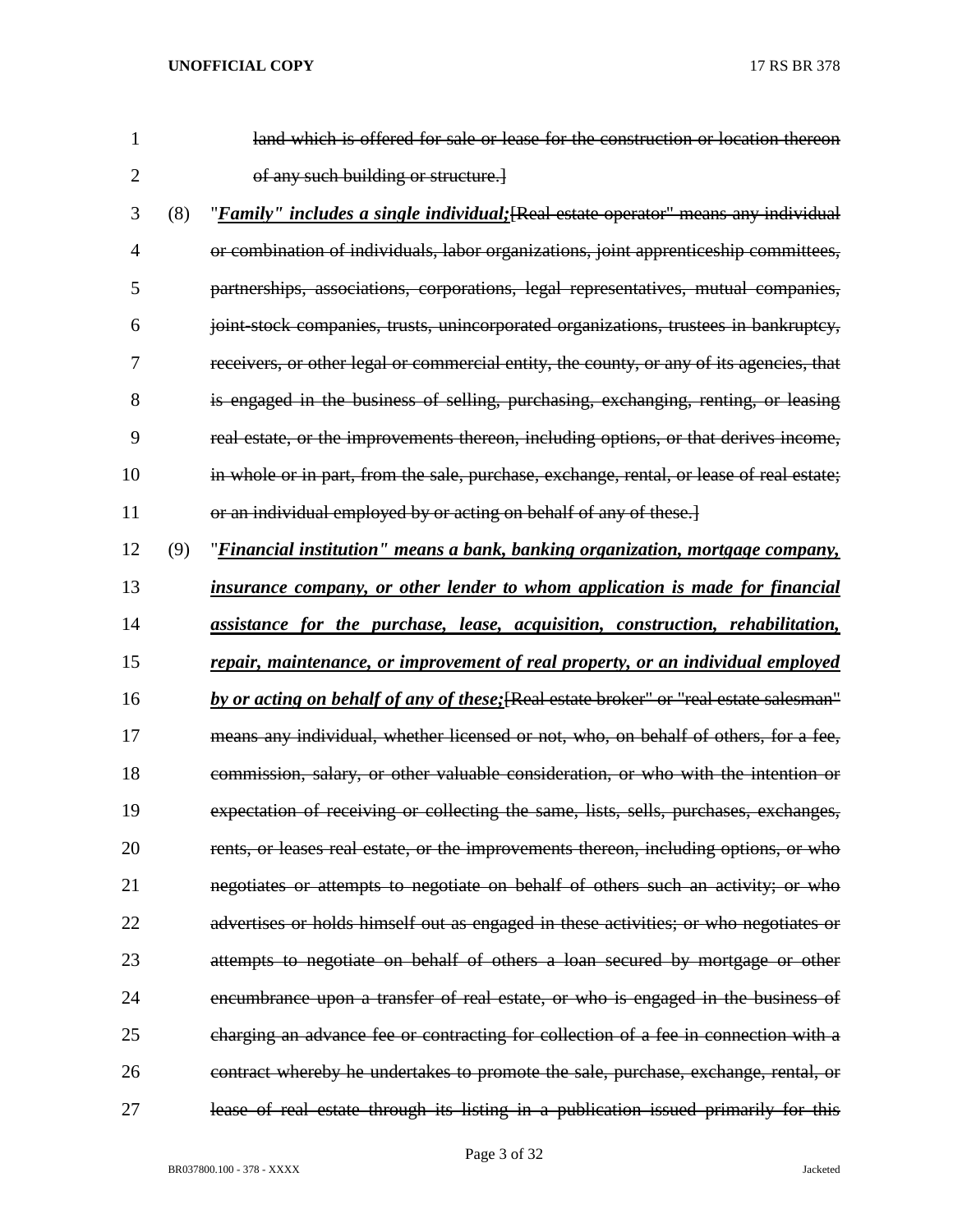| $\mathbf{1}$   |      | purpose; or any person employed by or acting on behalf of any of these.]                    |
|----------------|------|---------------------------------------------------------------------------------------------|
| $\overline{2}$ | (10) | "Gender identity" means having or being perceived as having a gender identity or            |
| 3              |      | expression, whether or not traditionally associated with the sex assigned to that           |
| 4              |      | <i>person at birth</i> ; [Financial institution" means bank, banking organization, mortgage |
| 5              |      | company, insurance company, or other lender to whom application is made for                 |
| 6              |      | financial assistance for the purchase, lease, acquisition, construction, rehabilitation,    |
| 7              |      | repair, maintenance, or improvement of real property, or an individual employed by          |
| 8              |      | or acting on behalf of any of these.                                                        |
| 9              | (11) | "Housing accommodations" includes improved and unimproved property and                      |
| 10             |      | means any building, structure, lot, or portion thereof which is used or occupied,           |
| 11             |      | or is intended, arranged, or designed to be used or occupied, as the home or                |
| 12             |      | <u>residence of one (1) or more families, and any vacant land which is offered for</u>      |
| 13             |      | sale or lease for the construction or location thereon of any such building or              |
| 14             |      | structure;                                                                                  |
| 15             | (12) | "Licensing agency" means any public or private organization which has as one (1)            |
| 16             |      | of its duties the issuing of licenses or the setting of standards which an individual       |
| 17             |      | must hold or must meet as a condition to practicing a particular trade or profession        |
| 18             |      | or to obtaining certain employment within <i>this Commonwealth</i> [the state] or as a      |
| 19             |      | condition to competing effectively with an individual who does hold a license or            |
| 20             |      | meet the standards $:$ [.]                                                                  |
| 21             |      | [(12) "Credit transaction" shall mean any open or closed end credit transaction whether in  |
| 22             |      | the nature of a loan, retail installment transaction, credit card issue or charge, or       |
| 23             |      | otherwise, and whether for personal or for business purposes, in which a service,           |
| 24             |      | finance, or interest charge is imposed, or which provides for repayment in scheduled        |
| 25             |      | payments, when such credit is extended in the course of the regular course of any           |
| 26             |      | trade or commerce, including but not limited to transactions by banks, savings and          |
| 27             |      | loan associations, or other financial lending institutions of whatever nature, stock        |

Page 4 of 32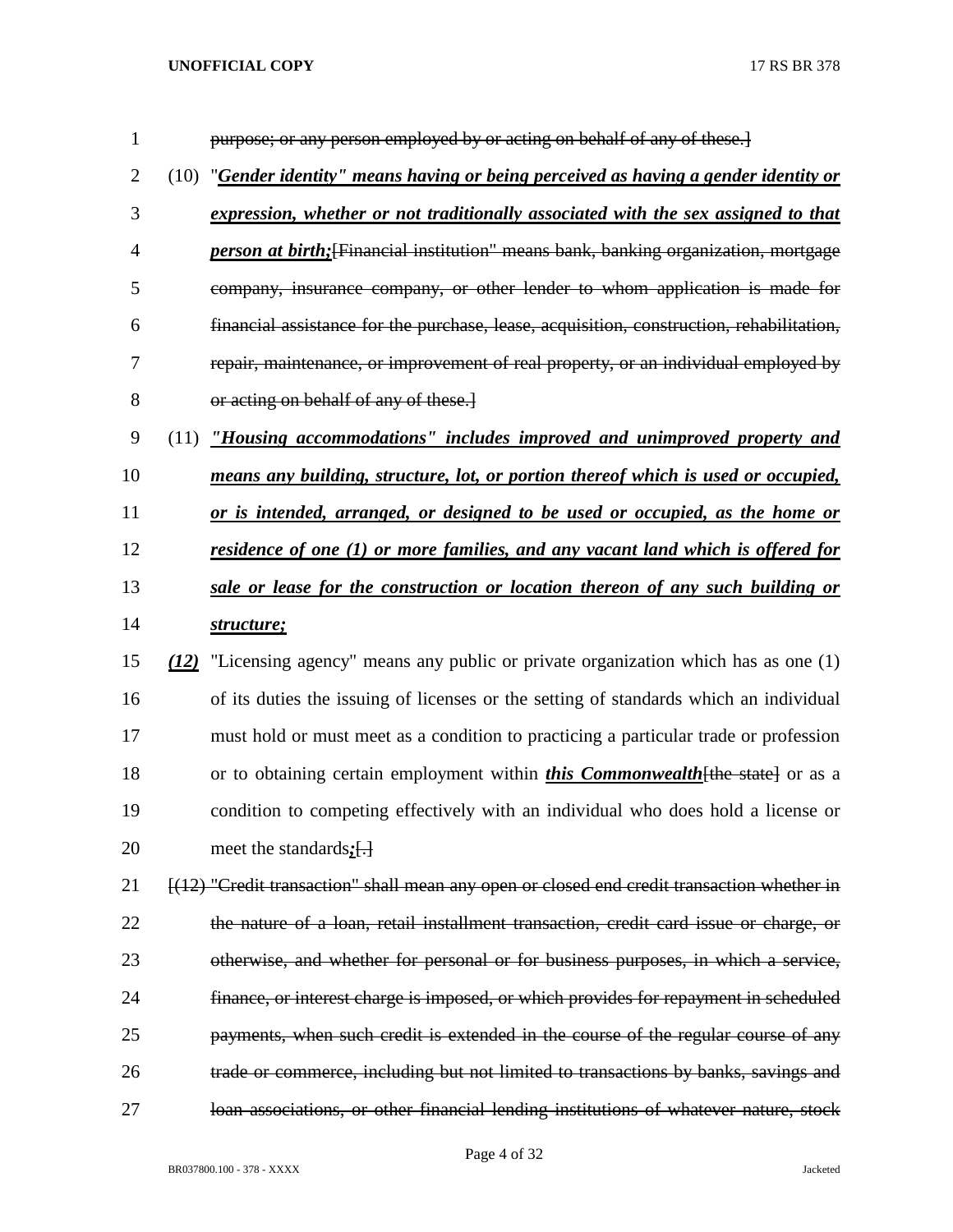| 1              | brokers, or by a merchant or mercantile establishment which as part of its ordinary           |
|----------------|-----------------------------------------------------------------------------------------------|
| $\overline{2}$ | business permits or provides that payment for purchases of property or services               |
| 3              | therefrom may be deferred.                                                                    |
| $\overline{4}$ | "Local commission" means a local human rights commission created pursuant<br>(13)             |
| 5              | to Section 17 of this Act;                                                                    |
| 6              | "Person" includes one (1) or more individuals, labor organizations, joint<br>(14)             |
| 7              | apprenticeship committees, partnerships, associations, corporations, legal                    |
| 8              | representatives, mutual companies, joint stock companies, limited liability                   |
| 9              | companies, trusts, unincorporated organizations, trustees, trustees in bankruptcy,            |
| 10             | fiduciaries, receivers, or other legal or commercial entity, or the Commonwealth              |
| 11             | and any of its political or civil subdivisions or agencies; ["To rent" means to lease,        |
| 12             | to sublease, to let, or otherwise to grant for a consideration the right to occupy            |
| 13             | premises not owned by the occupant.                                                           |
| 14             | $(15)$ [ $(14)$ ] "Real estate broker" or "real estate salesman" means any individual,        |
| 15             | whether licensed or not, who, on behalf of others, for a fee, commission, salary,             |
| 16             | or other valuable consideration, or who with the intention or expectation of                  |
| 17             | <u>receiving or collecting the same, lists, sells, purchases, exchanges, rents, or leases</u> |
| 18             | real estate, or the improvements thereon, including options, or who negotiates or             |
| 19             | <u>attempts to negotiate on behalf of others such an activity; or who advertises or</u>       |
| 20             | <u>holds himself or herself out as engaged in these activities; or who negotiates or</u>      |
| 21             | attempts to negotiate on behalf of others a loan secured by mortgage or other                 |
| 22             | <u>encumbrance upon a transfer of real estate; or who is engaged in the business of</u>       |
| 23             | charging an advance fee or contracting for collection of a fee in connection with             |
| 24             | <u>a contract whereby he or she undertakes to promote the sale, purchase, exchange,</u>       |
| 25             | rental, or lease of real estate through its listing in a publication issued primarily         |
| 26             | for this purpose; or any person employed by or acting on behalf of any of                     |
| 27             | <i>these</i> ; [Family" includes a single individual.]                                        |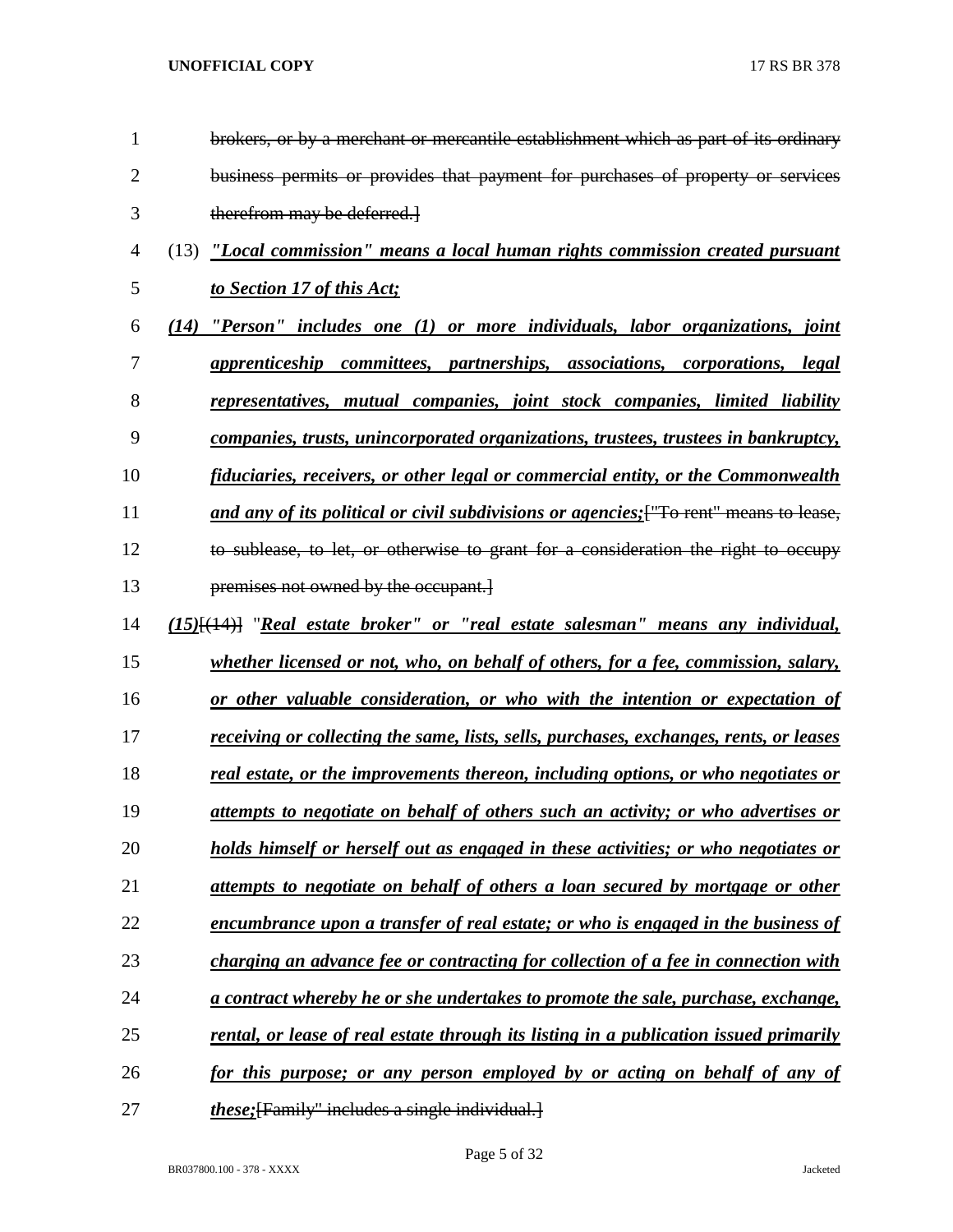| 1              | $(16)$ $(15)$ $(15)$ $(2)$ $(16)$ $(15)$ $(20)$ $(20)$ $(20)$ $(20)$ $(20)$ $(20)$ $(20)$ $(20)$ $(20)$ $(20)$ $(20)$ $(20)$ $(20)$ $(20)$ $(20)$ $(20)$ $(20)$ $(20)$ $(20)$ $(20)$ $(20)$ $(20)$ $(20)$ $(20)$ $(20)$ $(20)$ |
|----------------|--------------------------------------------------------------------------------------------------------------------------------------------------------------------------------------------------------------------------------|
| $\overline{2}$ | individuals, labor organizations, joint apprenticeship committees, partnerships,                                                                                                                                               |
| 3              | associations, corporations, legal representatives, mutual companies, joint stock                                                                                                                                               |
| 4              | companies, limited liability companies, trusts, unincorporated organizations,                                                                                                                                                  |
| 5              | trustees in bankruptcy, receivers, or other legal or commercial entity, the county,                                                                                                                                            |
| 6              | or any of its agencies, that is engaged in the business of selling, purchasing,                                                                                                                                                |
| 7              | exchanging, renting, or leasing real estate, or the improvements thereon,                                                                                                                                                      |
| 8              | including options, or that derives income, in whole or in part, from the sale,                                                                                                                                                 |
| 9              | purchase, exchange, rental, or lease of real estate; or an individual employed by                                                                                                                                              |
| 10             | or acting on behalf of any of these; ["Familial status" means one (1) or more                                                                                                                                                  |
| 11             | individuals who have not attained the age of eighteen (18) years and are domiciled                                                                                                                                             |
| 12             | with:                                                                                                                                                                                                                          |
| 13             | A parent or another person having legal custody of the individual or                                                                                                                                                           |
| 14             | individuals; or                                                                                                                                                                                                                |
| 15             | The designee of a parent or other person having custody, with the                                                                                                                                                              |
| 16             | written permission of the parent or other person.                                                                                                                                                                              |
| 17             | The protection afforded against discrimination on the basis of familial status<br>$\bigoplus$                                                                                                                                  |
| 18             | shall apply to any person who is pregnant or is in the process of securing legal                                                                                                                                               |
| 19             | eustody of any individual who has not attained the age of eighteen (18) years.]                                                                                                                                                |
| 20             | $(17)$ [ $(16)$ ] "Real estate-related transaction" means any of the following:                                                                                                                                                |
| 21             | The making or purchasing of loans or providing other financial assistance:<br>(a)                                                                                                                                              |
| 22             | For purchasing, constructing, improving, repairing, or maintaining a<br>I.                                                                                                                                                     |
| 23             | <b>housing accommodation; or</b>                                                                                                                                                                                               |
| 24             | Secured by real estate; or<br>2.                                                                                                                                                                                               |
| 25             | The selling, brokering, or appraising of real property, except that a person<br>(b)                                                                                                                                            |
| 26             | engaged in the business of furnishing appraisals of real property may take                                                                                                                                                     |
| 27             | into consideration factors other than race, color, religion, national origin,                                                                                                                                                  |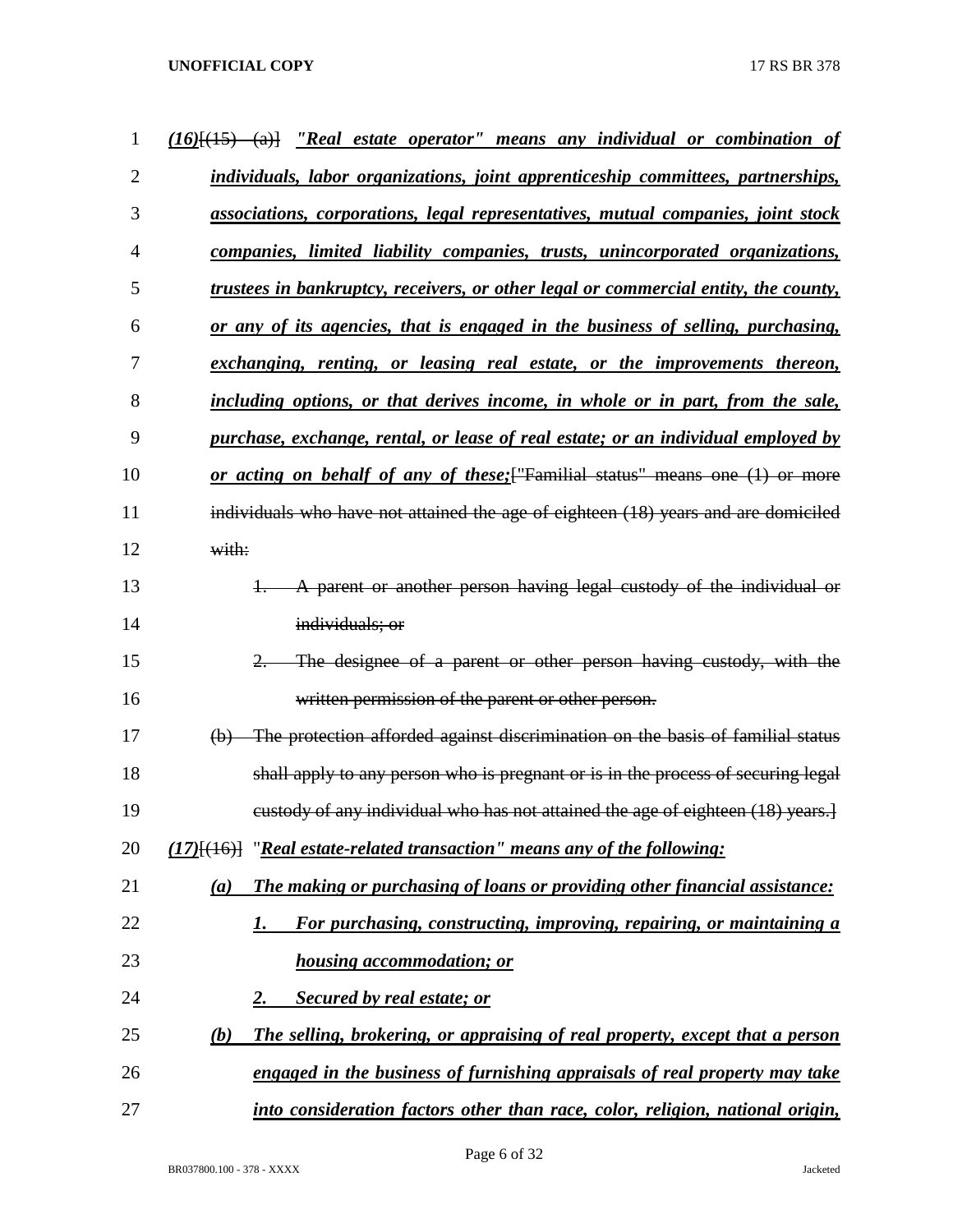| $\mathbf{1}$   |      |     | <i>orientation</i> , <i>gender</i><br><i>identity,</i><br><i>disability,</i><br>familial<br>sexual<br><b>or</b><br>sex, |
|----------------|------|-----|-------------------------------------------------------------------------------------------------------------------------|
| $\overline{2}$ |      |     | <i>status</i> ; [Discriminatory housing practice" means an act that is unlawful under                                   |
| 3              |      |     | KRS 344.360, 344.367, 344.370, 344.380, or 344.680.                                                                     |
| 4              | (18) |     | "Real property" includes buildings, structures, real estate, lands, tenements,                                          |
| 5              |      |     | <u>leaseholds, cooperatives, condominiums, and hereditaments, corporeal and</u>                                         |
| 6              |      |     | <i>incorporeal, or any interest in them;</i>                                                                            |
| 7              | (19) |     | "Sexual orientation" means an individual's actual or imputed heterosexuality,                                           |
| 8              |      |     | <u>homosexuality, or bisexuality; and</u>                                                                               |
| 9              | (20) |     | "To rent" means to lease, to sublease, to let, or otherwise to grant for a                                              |
| 10             |      |     | consideration the right to occupy premises not owned by the occupant.                                                   |
| 11             |      |     | Section 2. KRS 344.020 is amended to read as follows:                                                                   |
| 12             | (1)  |     | The general purposes of this chapter are:                                                                               |
| 13             |      | (a) | To provide for execution within the <b>Commonwealth</b> [state] of the policies                                         |
| 14             |      |     | embodied in the Federal Civil Rights Act of 1964, Pub. L. No. 88-352, as                                                |
| 15             |      |     | amended (78 Stat. 241), Title VIII of the Federal Civil Rights Act of 1968                                              |
| 16             |      |     | $(82$ Stat. 81)], the Fair Housing Act, <i>Pub. L. No. 90-284</i> , as amended $(42)$                                   |
| 17             |      |     | U.S.C. 360)], the Federal Age Discrimination in Employment Act of 1967.                                                 |
| 18             |      |     | <b>Pub. L.</b> No. 90-202, as amended $(81 \text{ Stat. } 602)$ , the Americans with                                    |
| 19             |      |     | Disabilities Act of 1990, Pub. L. No. $\{\Theta, H, 101-336\}$ , as amended, and the                                    |
| 20             |      |     | Civil Rights Act of 1991, <i>Pub. L. No. 102-166</i> as amended (P.L. 102-166,                                          |
| 21             |      |     | amended by P.L. 102-392)];                                                                                              |
| 22             |      | (b) | safeguard all individuals within the <b>Commonwealth</b> [state] from<br>To                                             |
| 23             |      |     | discrimination because of familial status, race, color, religion, national origin,                                      |
| 24             |      |     | sex, <i>sexual orientation, gender identity</i> , age forty (40) and over, or because of                                |
| 25             |      |     | the person's status as a qualified individual with a disability as defined inf                                          |
| 26             |      |     | <b>KRS</b> 344.010 and KRS 344.030; thereby to protect their interest in personal                                       |
| 27             |      |     | freedom from humiliation, to<br>available<br>dignity<br>make<br>and<br>the<br>to                                        |

Page 7 of 32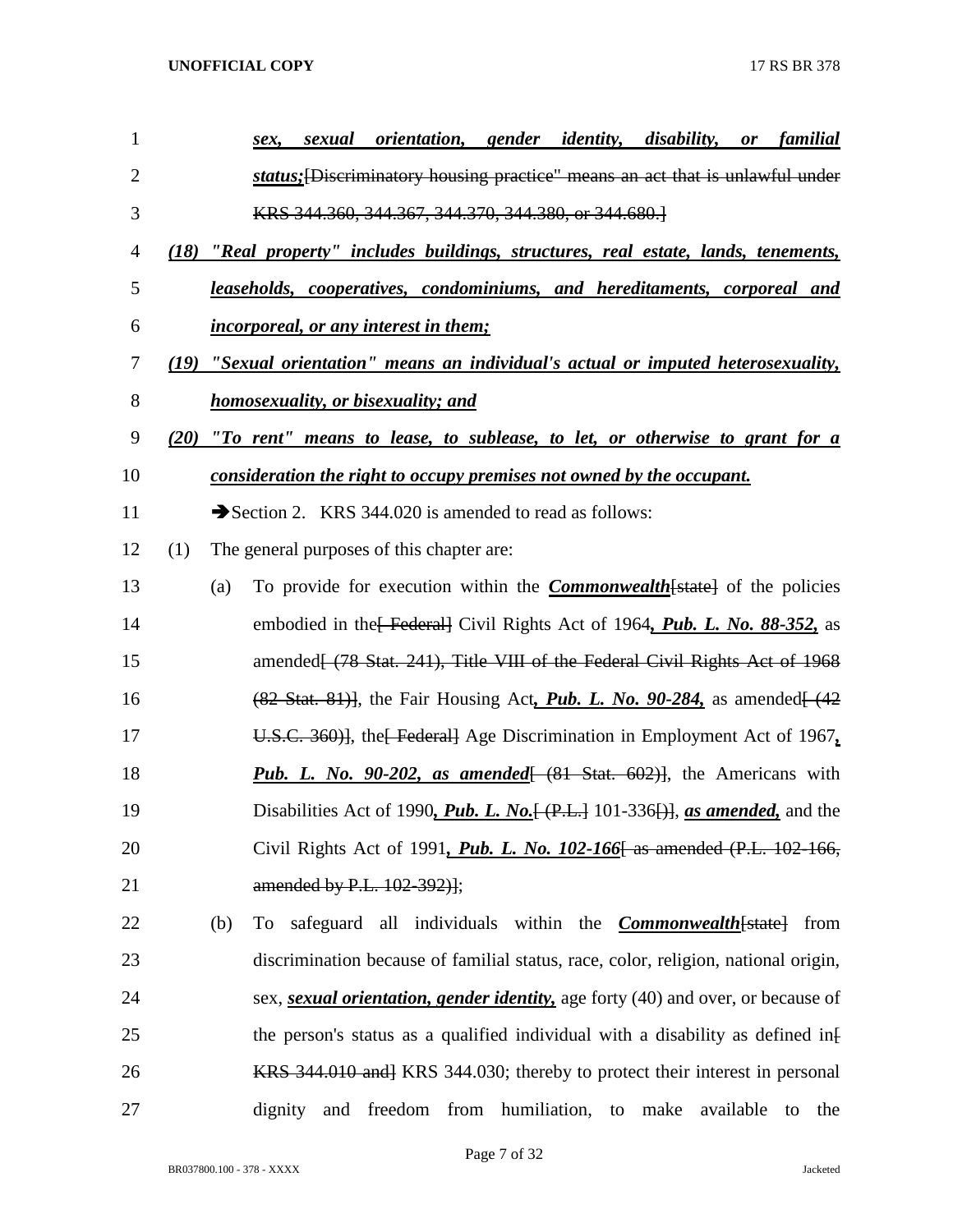| $\mathbf{1}$   |     | <b>Commonwealth</b> state being full productive capacities, to secure the                                                   |
|----------------|-----|-----------------------------------------------------------------------------------------------------------------------------|
| $\overline{2}$ |     | <b>Commonwealth</b> [state] against domestic strife and unrest which would menace                                           |
| 3              |     | its democratic institutions, to preserve the public safety, health, and general                                             |
| $\overline{4}$ |     | welfare, and to further the interest, rights, and privileges of individuals within                                          |
| 5              |     | the <i>Commonwealth</i> [state]; and                                                                                        |
| 6              |     | To establish as the policy of the Commonwealth the safeguarding of the rights<br>(c)                                        |
| $\tau$         |     | of an individual selling or leasing his primary residence through private sale                                              |
| $8\,$          |     | without the aid of any real estate operator, broker, or salesman and without                                                |
| 9              |     | advertising or public display.                                                                                              |
| 10             | (2) | This chapter shall be construed to further the general purposes stated in this section                                      |
| 11             |     | and the special purposes of the particular provision involved.                                                              |
| 12             | (3) | Nothing in this chapter shall be construed as indicating an intent to exclude local                                         |
| 13             |     | laws on the same subject matter not inconsistent with this chapter.                                                         |
| 14             | (4) | Nothing contained in this chapter shall be deemed to repeal any other law of this                                           |
| 15             |     | <b>Commonwealth</b> [state] relating to discrimination because of familial status, race,                                    |
| 16             |     | color, religion, national origin, sex, <i>sexual orientation</i> , <i>gender identity</i> , age forty                       |
| 17             |     | (40) and over, or because of the person's status as a qualified individual with a                                           |
| 18             |     | disability as defined in KRS 344.030.                                                                                       |
| 19             |     | Section 3. KRS 344.025 is amended to read as follows:                                                                       |
| 20             |     | No provision in KRS Chapter 18A shall be construed to preclude any classified or                                            |
| 21             |     | unclassified state employee from appealing to the personnel board any action alleged to                                     |
| 22             |     | be in violation of laws prohibiting discrimination based on <i>an individual's</i> [a person's                              |
| 23             |     | status as a qualified individual with a disability, $\frac{1}{2}$ sex, <i>sexual orientation</i> , <i>gender identity</i> , |
| 24             |     | age, religion, [-or] race, or national origin, or because the person is a qualified individual                              |
| 25             |     | with a disability as defined in KRS 344.030, in accordance with this chapter.                                               |
| 26             |     | Section 4. KRS 344.040 is amended to read as follows:                                                                       |
| 27             | (1) | It is an unlawful practice for an employer:                                                                                 |

Page 8 of 32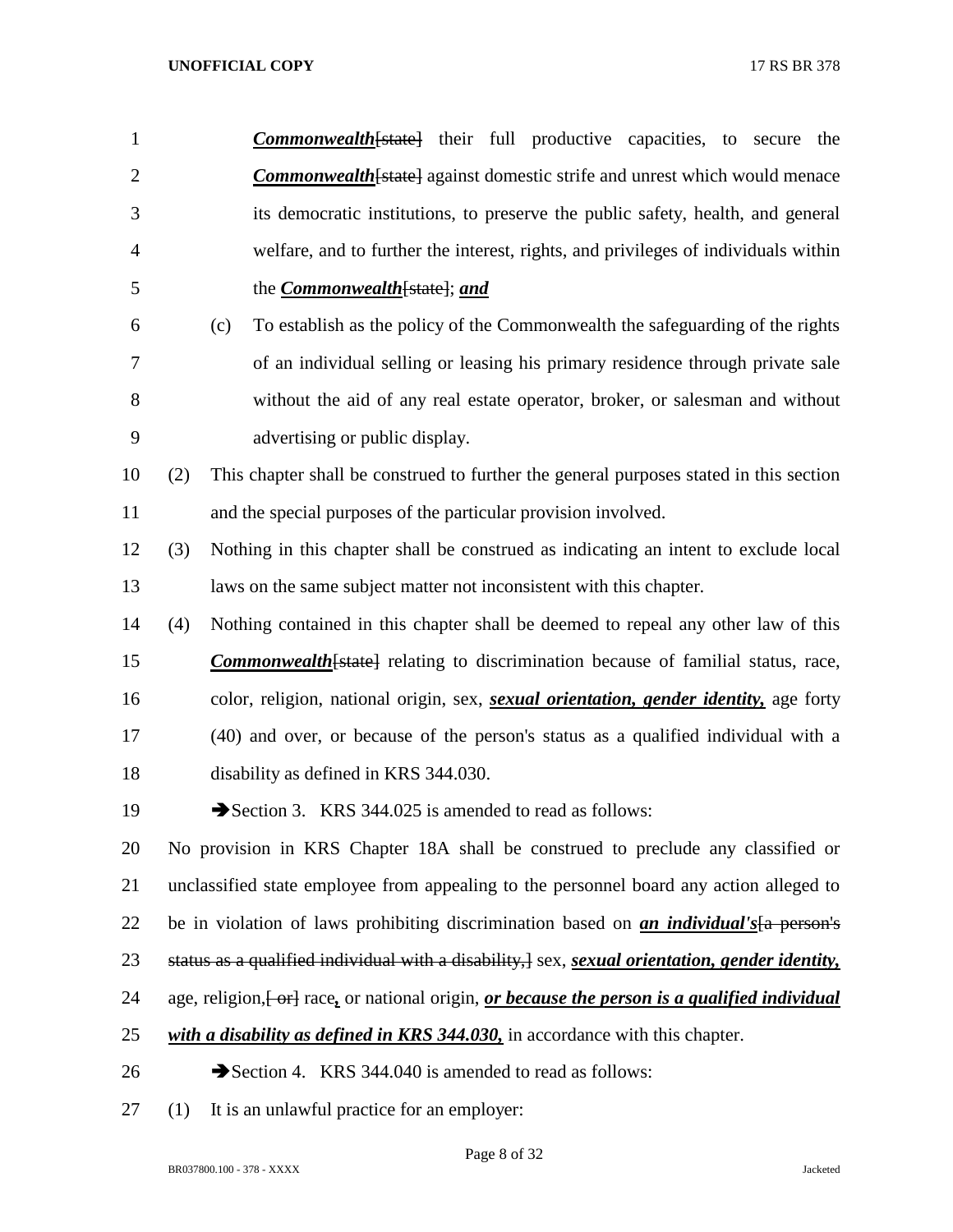(a) To fail or refuse to hire, or to discharge any individual, or otherwise to discriminate against an individual with respect to compensation, terms, conditions, or privileges of employment, because of the individual's race, color, religion, national origin, sex, *sexual orientation, gender identity,* age forty (40) and over, because the person is a qualified individual with a disability, or because the individual is a smoker or nonsmoker, as long as the *individual* [person] complies with any workplace policy concerning smoking;

 (b) To limit, segregate, or classify employees in any way which would deprive or tend to deprive an individual of employment opportunities or otherwise adversely affect status as an employee, because of the individual's race, color, religion, national origin, sex, *sexual orientation, gender identity,* or age forty (40) and over, because the person is a qualified individual with a disability, or because the individual is a smoker or nonsmoker, as long as the *individual* [person] complies with any workplace policy concerning smoking; or

 (c) To require as a condition of employment that any employee or applicant for employment abstain from smoking or using tobacco products outside the course of employment, as long as the person complies with any workplace policy concerning smoking.

 (2) (a) A difference in employee contribution rates for smokers and nonsmokers in relation to an employer-sponsored health plan shall not be deemed to be an unlawful practice in violation of this section.

- (b) The offering of incentives or benefits offered by an employer to employees who participate in a smoking cessation program shall not be deemed to be an unlawful practice in violation of this section.
- 26 Section 5. KRS 344.050 is amended to read as follows:
- (1) It is an unlawful practice for an employment agency to fail or refuse to refer for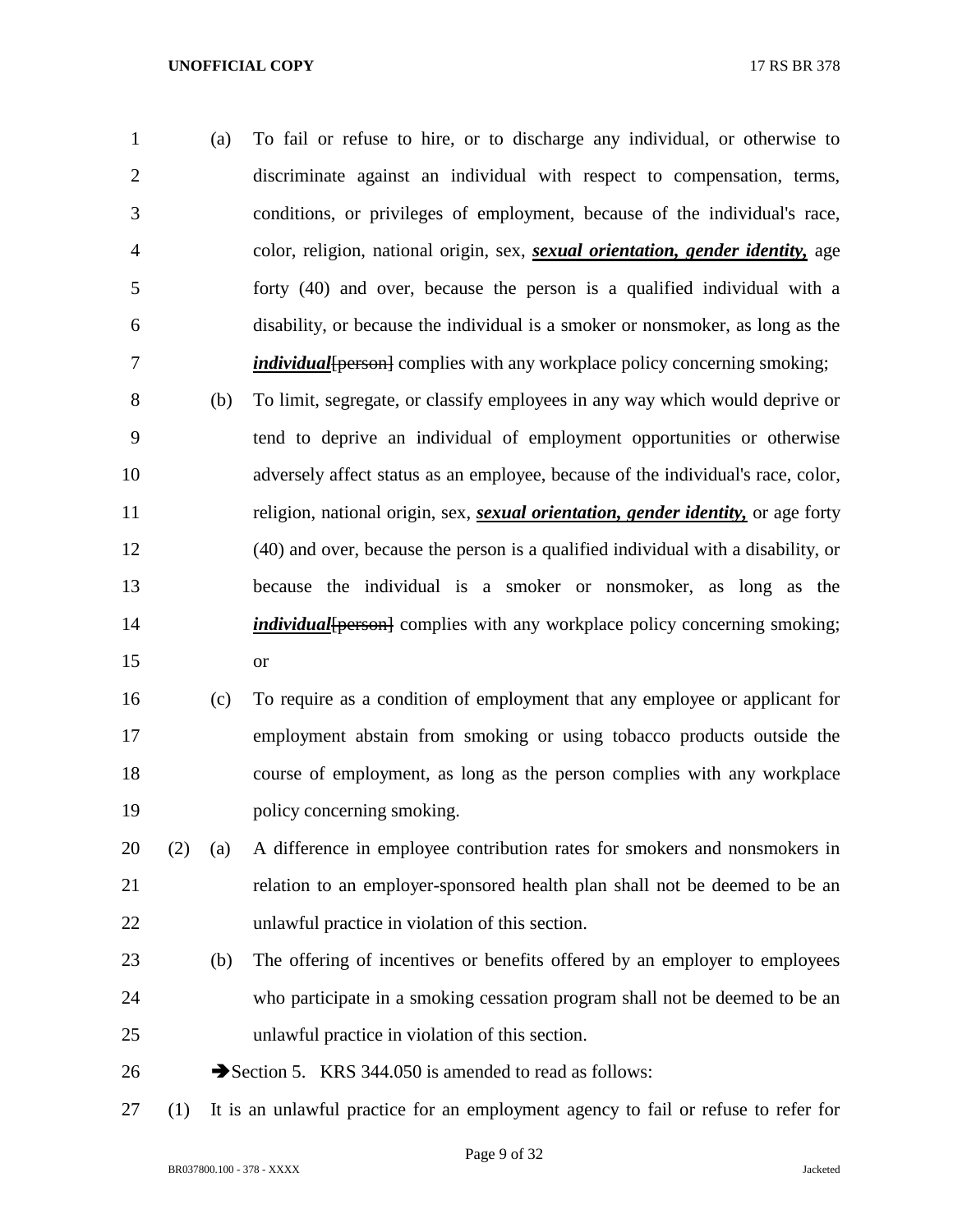1 employment $\left\{\frac{1}{2}\right\}$  or *to* otherwise  $\left\{\frac{1}{2} \right\}$  discriminate against $\left\{\frac{1}{2}\right\}$  an individual because of  $\left\{\frac{1}{2} \right\}$  his] race, color, religion, national origin, sex, *sexual orientation, gender identity,* or age forty (40) and over, or because the person is a qualified individual with a 4 disability, or to classify or refer for employment an individual *because of* for the basis of disability,] race, color, religion, national origin, sex, *sexual orientation, gender identity,* or age[ between] forty (40) and *over, or because the person is a qualified individual with a disability*[seventy (70)].

 (2) It is an unlawful practice for a licensing agency to refuse to license, or to bar or terminate from licensing an individual because of race, color, religion, national origin, sex, *sexual orientation, gender identity,* or age forty (40) and over, or because the person is a qualified individual with a disability.

12 Section 6. KRS 344.060 is amended to read as follows:

It is an unlawful practice for a labor organization:

- 14 (1) To exclude or to expel from its membership<del>[,]</del> or *to* otherwise [ to discriminate 15 against<sub>1</sub>, a member, or applicant for membership, because of race, color, religion, national origin, sex, *sexual orientation, gender identity,* or age forty (40) and over, or because the person is a qualified individual with a disability.
- (2) To limit, segregate, or classify its membership, or to classify or fail to refuse to refer for employment an individual, in any way which would deprive or tend to deprive an individual of employment opportunities, or would limit such employment opportunities or otherwise adversely affect the status as an employee or as an applicant for employment, because of race, color, religion, national origin, sex, *sexual orientation, gender identity,* or age forty (40) and over, or because the person is a qualified individual with a disability.
- (3) To cause or attempt to cause an employer to discriminate against an individual in violation of this section.
- 27 Section 7. KRS 344.070 is amended to read as follows: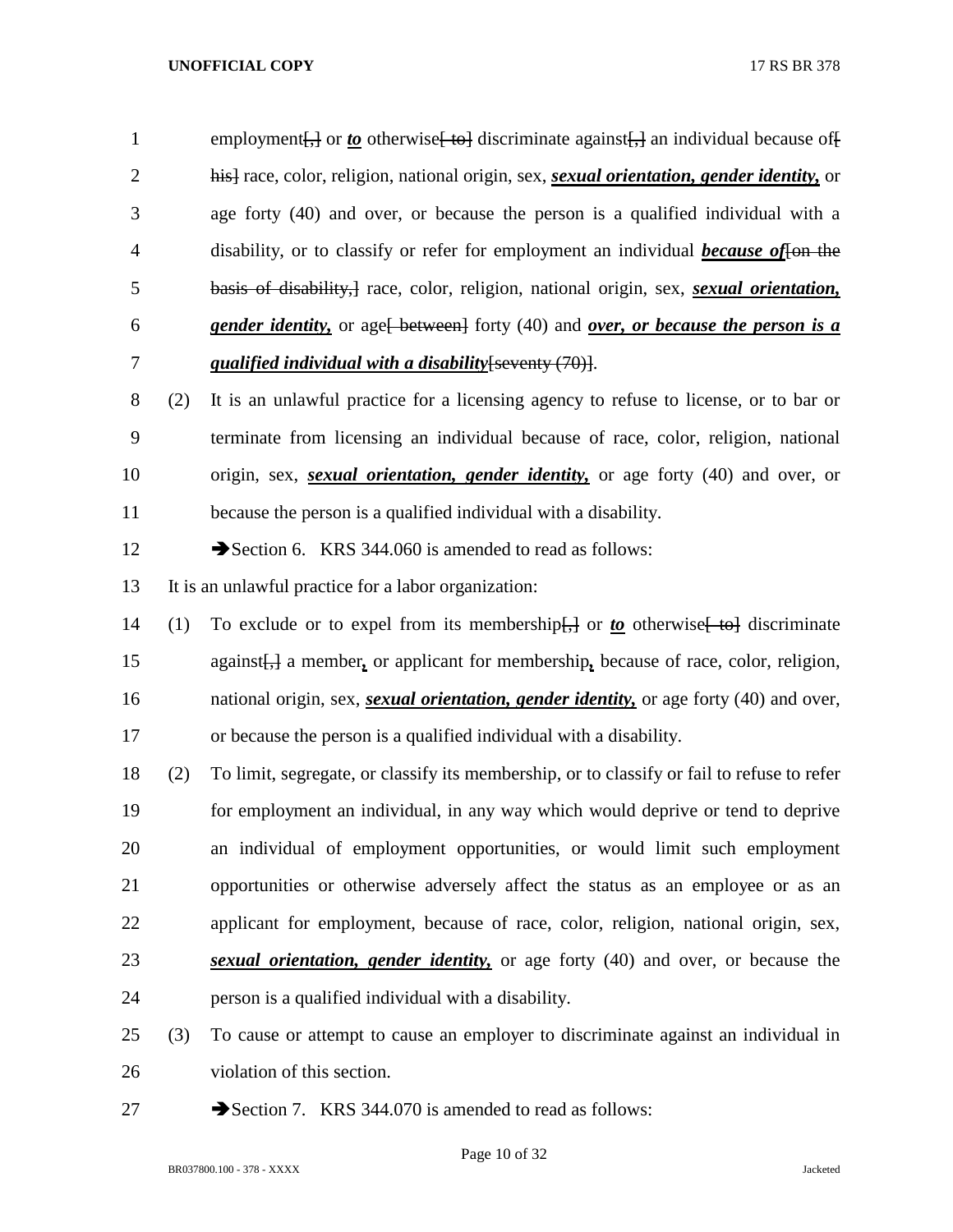It is an unlawful practice for an employer, labor organization, or joint labor-management committee controlling apprenticeship or other training or retraining, including on-the-job training programs*,* to discriminate against an individual because of race, color, religion, national origin, sex, *sexual orientation, gender identity,* or age forty (40) and over, or because the person is a qualified individual with a disability in admission to or employment in, any program established to provide apprenticeship or other training.

7 Section 8. KRS 344.080 is amended to read as follows:

 It is an unlawful practice for an employer, labor organization, licensing agency, or employment agency to print or publish or cause to be printed or published a notice or advertisement relating to employment by such an employer or membership in or any classification or referral for employment by the employment or licensing agency, indicating any preference, limitation, specification, or discrimination, based on race, color, religion, national origin, sex, *sexual orientation, gender identity,* or age forty (40) and over, or because the person is a qualified individual with a disability, except that such a notice or advertisement may indicate a preference, limitation, or specification based on religion, national origin, sex, or age forty (40) and over, or because the person is a qualified individual with a disability, when religion, national origin, sex, or age forty (40) and over, or because the person is a qualified individual with a disability, is a bona fide occupational qualification for employment.

20 Section 9. KRS 344.100 is amended to read as follows:

 [Notwithstanding ]Any[ other] provision of this chapter *to the contrary notwithstanding*, it is not an unlawful practice for an employer to apply different standards of compensation, or different terms, conditions, or privileges of employment pursuant to a bona fide seniority or merit system, or a system which measures earnings by quantity or quality of production or to employees who work in different locations, if the differences are not the result of an intention to discriminate because of race, color, religion, national origin, sex, *sexual orientation, gender identity,* or age forty (40) and over, or because the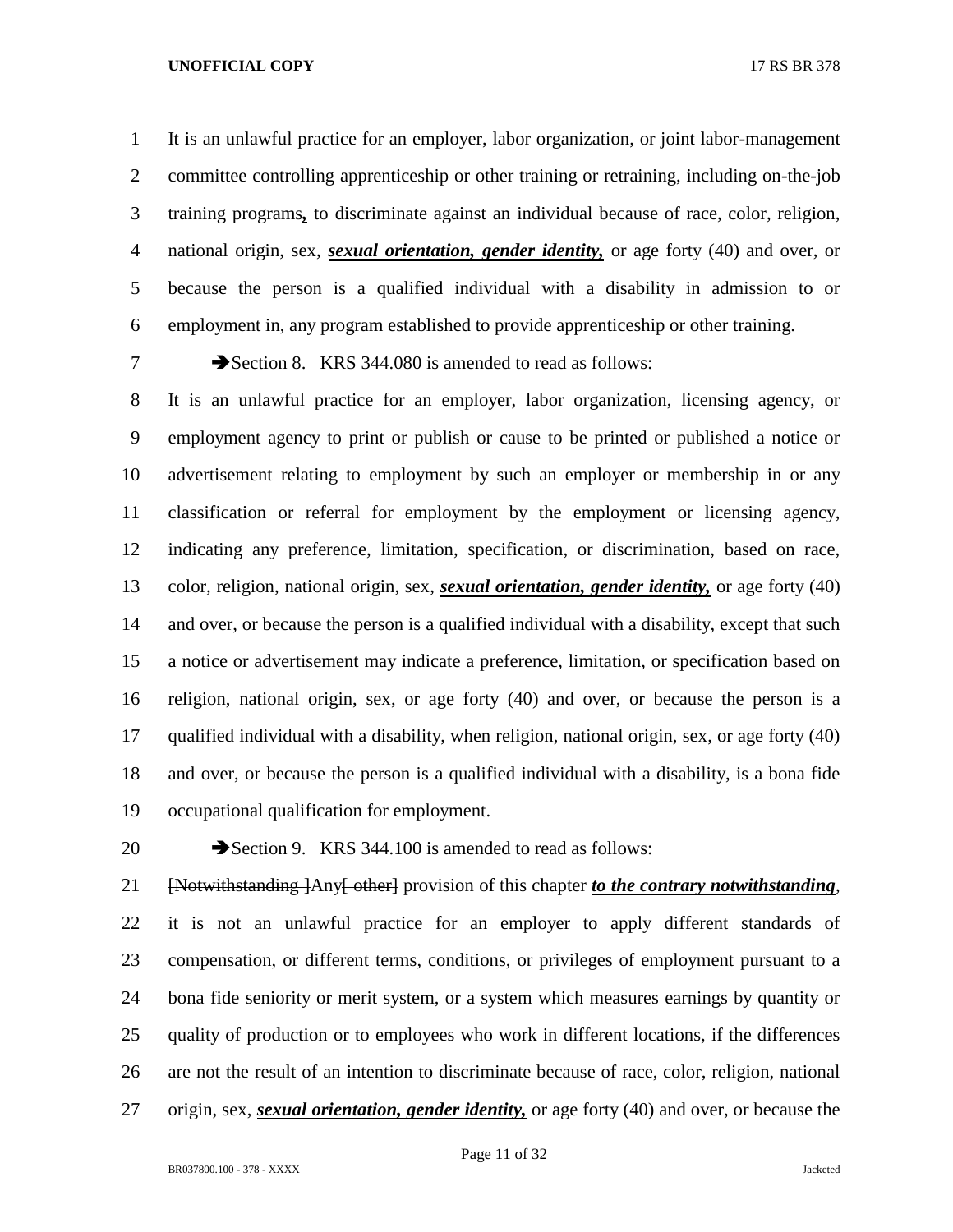person is a qualified individual with a disability, nor is it an unlawful practice for an employer to give and to act upon the results of any professionally developed ability test provided that the test, its administration*,* or action upon the results *thereof* is not designed, intended, or used to discriminate because of race, color, religion, national origin, sex, *sexual orientation, gender identity,* or age forty (40) and over, or because the person is a qualified individual with a disability.

7 Section 10. KRS 344.110 is amended to read as follows:

8 (1) Nothing <del>[ contained]</del> in this chapter requires an employer, employment agency, labor organization, or joint labor-management committee subject to this chapter to grant preferential treatment to an individual or to a group because of the race, color, religion, national origin, sex, *sexual orientation, gender identity,* or age forty (40) and over, or because the person is a qualified individual with a disability, of the individual or group on account of an imbalance which may exist with respect to the 14 total number or percentage of *individuals* [persons] of any race, color, religion, national origin, sex, *sexual orientation, gender identity,* or age forty (40) and over, or because the person is a qualified individual with a disability, employed by an employer, referred or classified for employment by an employment agency or labor organization, admitted to membership or classified by a labor organization, or admitted to, or employed in, an apprenticeship or other training program, in comparison with the total number or percentage of *individuals*[persons] of race, color, religion, national origin, sex, *sexual orientation, gender identity,* or age forty (40) and over, or because the person is a qualified individual with a disability, in the **Commonwealth** [state] or a community, section, or other area, or in the available 24 workforce in the *Commonwealth* [state] or a community, section, or other area.

- (2) Nothing <del>[ contained]</del> in this chapter shall prohibit:
- (a) Minimum hiring ages otherwise provided by law.
- (b) State compliance with federal regulations.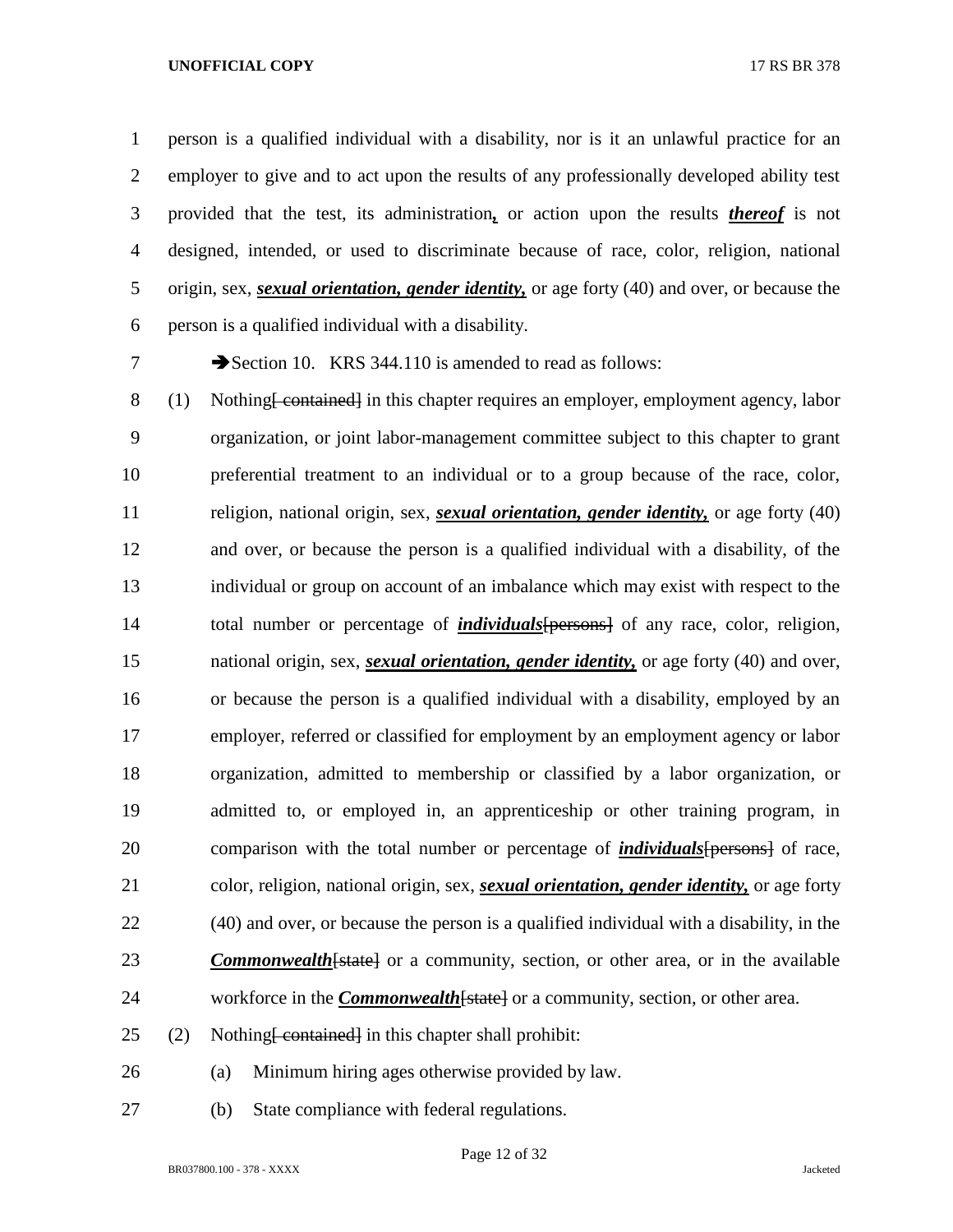- (c) Termination of the employment of any person who is unable to perform the essential functions of the job, with or without reasonable accommodation.
- (d) Any post-job-offer physical or medical examinations of applicants or employees which an employer requires to determine their ability to perform the essential functions of the job, with or without reasonable accommodation.
- (e) An employer, labor organization, or employment agency from observing the terms of a bona fide seniority system or any bona fide employee benefit plan such as a retirement, pension, or insurance plan which is not a subterfuge to evade the purposes of this chapter, except that no such employee benefit plan shall excuse the failure to hire any individual.

11 Section 11. KRS 344.120 is amended to read as follows:

 Except as otherwise provided in KRS 344.140 and 344.145, it is an unlawful practice for a person to deny an individual the full and equal enjoyment of the goods, services, facilities, privileges, advantages, and accommodations of a place of public accommodation, resort, or amusement *because*[, as defined in KRS 344.130, on the 16 ground of *the individual's* disability, race, color, religion,  $\leftarrow$  er mational origin, *sexual orientation, or gender identity*.

18 Section 12. KRS 344.140 is amended to read as follows:

 It is an unlawful practice for a person, directly or indirectly, to publish, circulate, issue, display, or mail, or cause to be published, circulated, issued, displayed, or mailed, a written, printed, oral, or visual communication, notice, or advertisement, which indicates that the goods, services, facilities, privileges, advantages, and accommodations of a place of public accommodation, resort, or amusement will be refused, withheld from, or denied 24 an individual *because* for account of disability, race, color, religion, for antional origin, *sexual orientation, or gender identity,* or that the patronage of, or presence at, a place of public accommodation, resort, or amusement, of an individual, on account of disability, 27 race, color, religion, <del>[ or]</del> national origin, sexual orientation, or gender identity is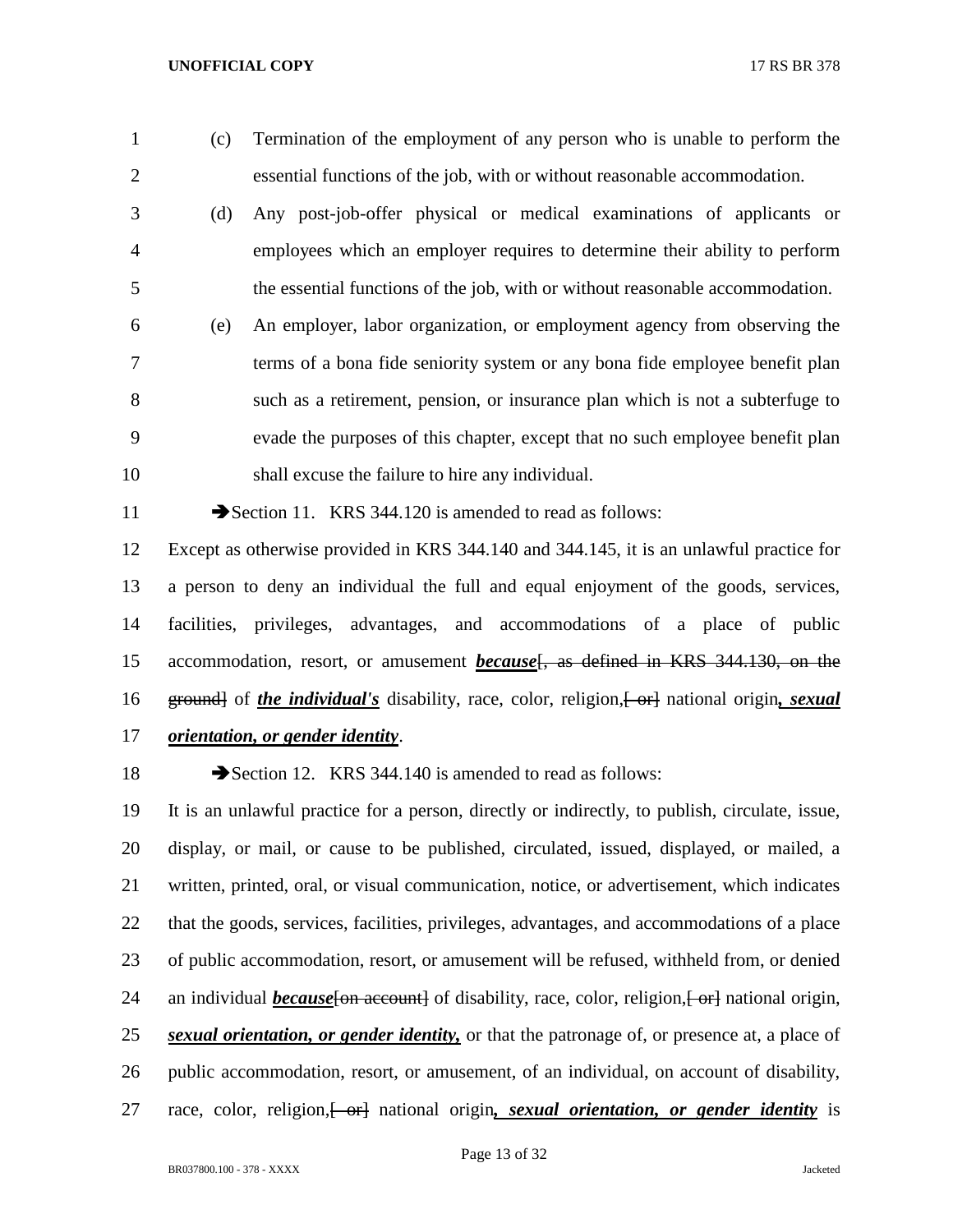| $\mathbf{1}$   | objectionable, unwelcome, unacceptable, or undesirable.                                   |                                                                                                    |  |
|----------------|-------------------------------------------------------------------------------------------|----------------------------------------------------------------------------------------------------|--|
| $\overline{2}$ | Section 13. KRS 344.170 is amended to read as follows:                                    |                                                                                                    |  |
| 3              | The function of the commission shall be to encourage fair treatment for, to foster mutual |                                                                                                    |  |
| $\overline{4}$ |                                                                                           | understanding and respect among, and to discourage discrimination against <i>individuals</i>       |  |
| 5              |                                                                                           | on the basis of disability, race, color, religion, national origin, sex, sexual orientation,       |  |
| 6              |                                                                                           | gender identity, or age forty (40) and over [any racial or ethnic group or its members].           |  |
| $\overline{7}$ |                                                                                           | Section 14. KRS 344.180 is amended to read as follows:                                             |  |
| $8\,$          |                                                                                           | The powers and duties of the commission shall be:                                                  |  |
| 9              | (1)                                                                                       | To employ an executive director and other necessary personnel within the limits of                 |  |
| 10             |                                                                                           | funds made available;                                                                              |  |
| 11             | (2)                                                                                       | To conduct research projects or make studies into and publish reports on                           |  |
| 12             |                                                                                           | discrimination in Kentucky;                                                                        |  |
| 13             | (3)                                                                                       | To receive and investigate complaints of discrimination and to recommend ways of                   |  |
| 14             |                                                                                           | eliminating any injustices occasioned thereby;                                                     |  |
| 15             | (4)                                                                                       | To hold public hearings and request the attendance of witnesses;                                   |  |
| 16             | (5)                                                                                       | To cooperate with other organizations, public and private, to discourage                           |  |
| 17             |                                                                                           | discrimination;                                                                                    |  |
| 18             | (6)                                                                                       | To encourage fair treatment for all persons regardless of <i>disability</i> , race, <i>color</i> , |  |
| 19             |                                                                                           | religion, national origin, sex, sexual orientation, gender identity, or age forty (40)             |  |
| 20             |                                                                                           | <i>and over</i> [national ancestry];                                                               |  |
| 21             | (7)                                                                                       | To make an annual report to the Governor and the General Assembly of its                           |  |
| 22             |                                                                                           | activities under this chapter.                                                                     |  |
| 23             |                                                                                           | Section 15. KRS 344.190 is amended to read as follows:                                             |  |
| 24             |                                                                                           | In the enforcement of this chapter, the commission <del>[ on Human Rights]</del> shall have the    |  |
| 25             |                                                                                           | following powers and duties:                                                                       |  |
| 26             | (1)                                                                                       | To maintain an office in the city of Louisville and other offices within the                       |  |
| 27             |                                                                                           | <b>Commonwealth</b> [state] as may be deemed necessary.                                            |  |

Page 14 of 32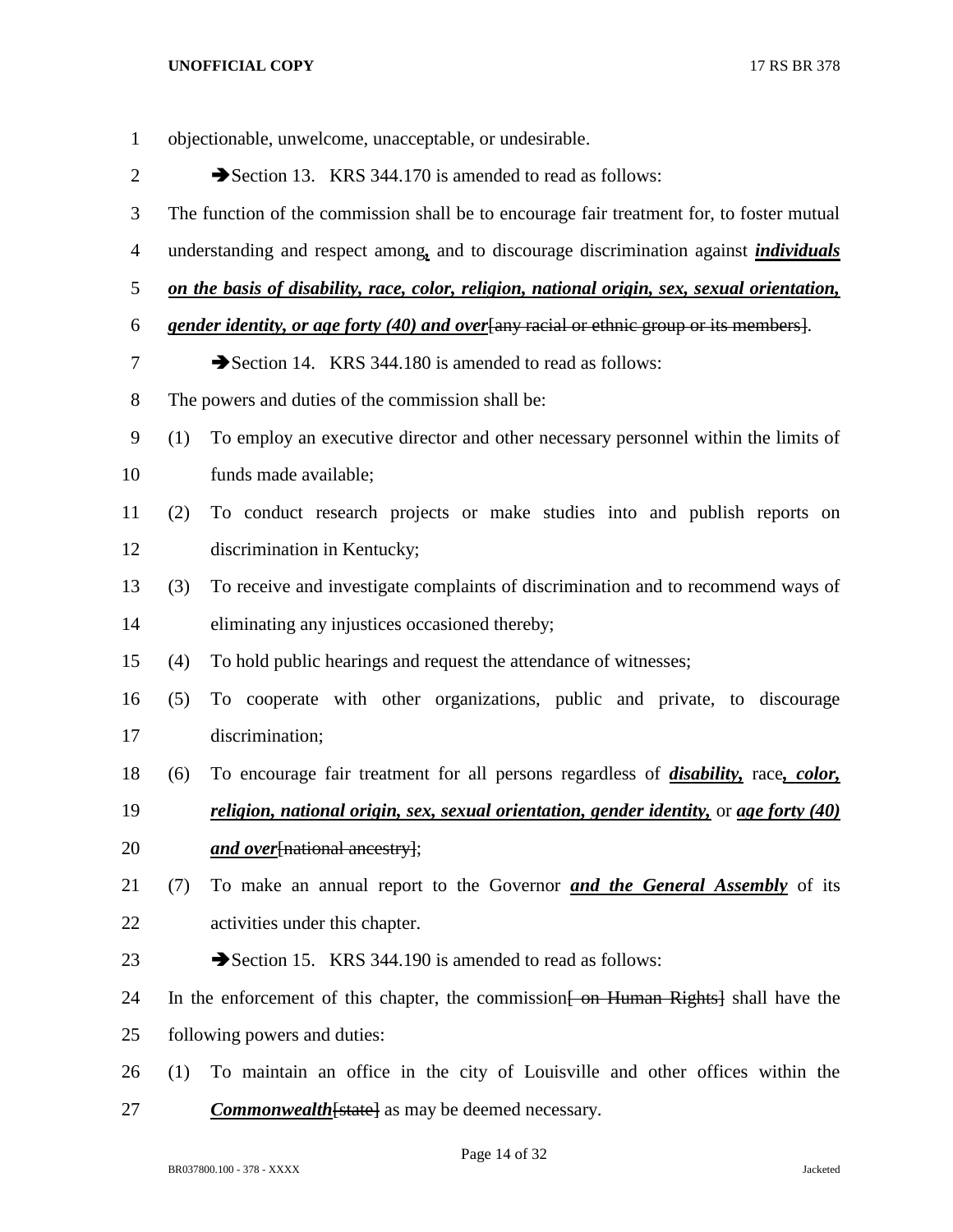(2) To meet and exercise its powers at any place within the Commonwealth.

 (3) Within the limitations provided by law, to appoint an executive director, attorneys, hearing examiners, clerks, and other employees and agents as it may deem necessary. At the direction of the commission, attorneys appointed under this section may appear for and represent the commission in any court. The commission may, by written order, delegate the authority given by this subsection to its executive director, except as that authority relates to the appointment of its executive director.

 (4) To promote the creation of local commissions on human rights, to cooperate with state, local, and other agencies, both public and private, and individuals, and to obtain upon request and utilize the services of all governmental departments and agencies.

 (5) To cooperate with the[ United States] Equal Employment Opportunity Commission, 14 created by<del>[ Section 705 of]</del> the Civil Rights Act of 1964, Pub. L. No. 88-352 + (78 Stat. 241)], in order to achieve the purposes of that act, and with other federal and local agencies in order to achieve the purposes of that act, and with other federal and local agencies in order to achieve the purposes of this chapter.

- (6) To accept gifts or bequests, grants, or other payments, public or private, to help finance its activities.
- (7) To accept reimbursement pursuant to Section 709(b) of the Civil Rights Act of 21 1964, Pub. L. No. 88-352, [(78 Stat. 241)] for services rendered to assist the **Federal** Equal Employment Opportunity Commission.
- (8) To receive, initiate, investigate, seek to conciliate, hold hearings on, and pass upon complaints alleging violations of this chapter.
- (9) At any time after a complaint is filed, to require answers to interrogatories, compel the attendance of witnesses, examine witnesses under oath or affirmation in person or by deposition, and require the production of documents relevant to the complaint.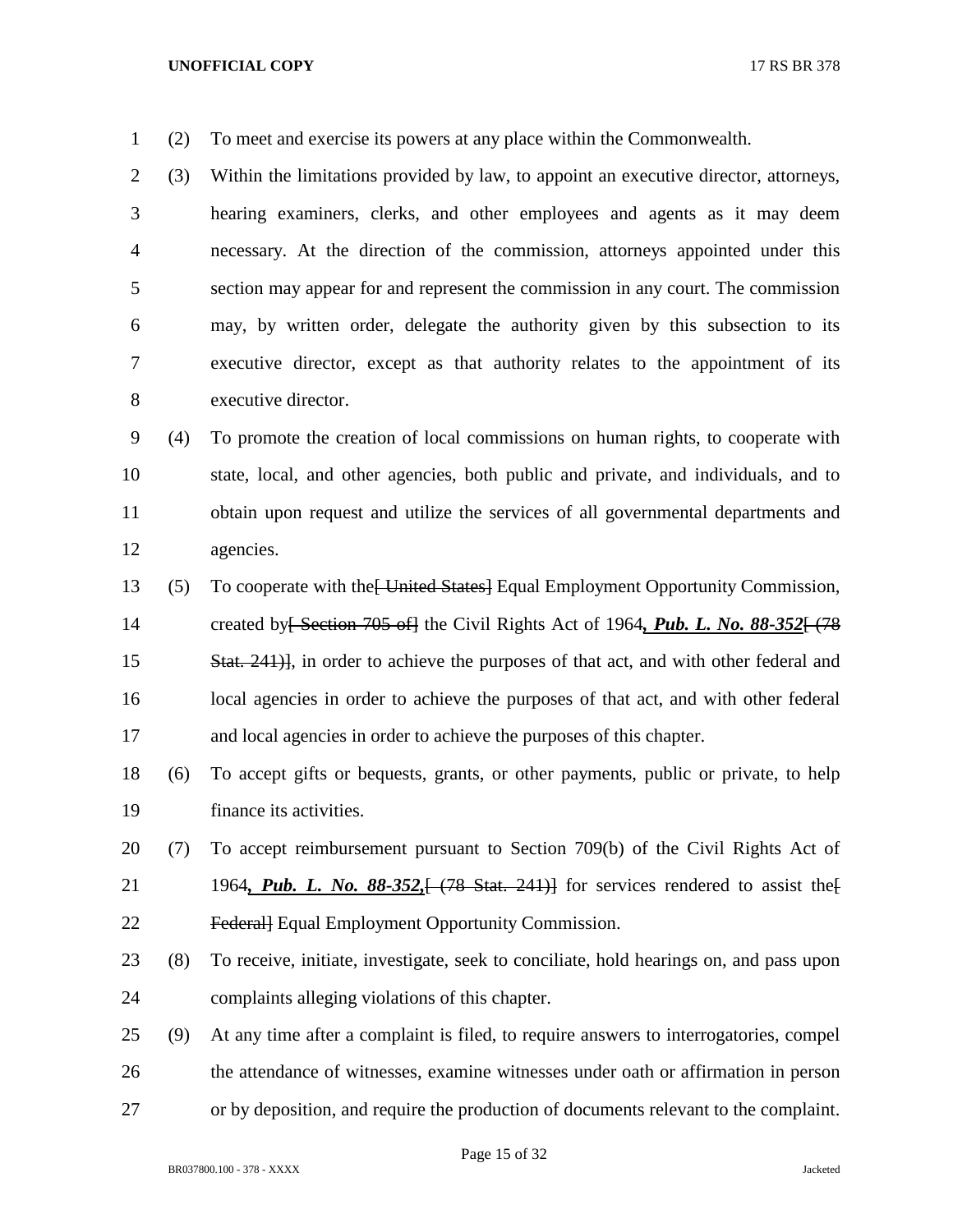| 1              |           | The commission may make rules authorizing any member or individual designated                 |
|----------------|-----------|-----------------------------------------------------------------------------------------------|
| $\overline{2}$ |           | to exercise these powers in the performance of official duties.                               |
| 3              |           | (10) To furnish technical assistance requested by persons subject to this chapter to          |
| 4              |           | further their compliance with this chapter or an order issued thereunder.                     |
| 5              |           | (11) To make studies appropriate to effectuate the purposes and policies of this chapter      |
| 6              |           | and to make the results thereof available to the public.                                      |
| 7              | $(12)$ To | render<br>annual written reports<br>to the Governor<br>and the<br><u>General</u>              |
| 8              |           | <b>Assembly</b> [Legislature]. The reports may contain recommendations of the                 |
| 9              |           | commission for legislative or other action to effectuate the purposes and policies of         |
| 10             |           | this chapter.                                                                                 |
| 11             | (13)      | To create local or statewide advisory agencies that in its judgment will aid in               |
| 12             |           | effectuating the purpose of this chapter. The commission may empower these                    |
| 13             |           | agencies:                                                                                     |
| 14             |           | To study and report on problems of discrimination because of <i>disability</i> , race,<br>(a) |
| 15             |           | color, religion, or antional origin, sex, sexual orientation, or gender                       |
| 16             |           | <u><i>identity</i></u> ; $\left\{ \frac{1}{2} \right\}$                                       |
| 17             |           | To foster, through community effort or otherwise, goodwill among the groups<br>(b)            |
| 18             |           | and elements of the population of the <i>Commonwealth</i> ; [state,] and                      |
| 19             |           | To make recommendations to the commission for the development of policies<br>(c)              |
| 20             |           | and practices that will aid in carrying out the purposes of this chapter.                     |
| 21             |           | Members of such <i>agencies</i> [committees] shall serve without pay but shall be             |
| 22             |           | reimbursed for expenses incurred in such service. The commission may make                     |
| 23             |           | provision for technical and clerical assistance to the <i>agencies</i> [committees].          |
| 24             |           | $(14)$ To adopt, promulgate <i>administrative</i> , amend, and rescind regulations to         |
| 25             |           | effectuate the purposes and provisions of this chapter, including regulations                 |
| 26             |           | requiring the posting of notices prepared or approved by the commission.                      |
| 27             |           | (15) To purchase liability insurance for the protection of all members of the commission      |

Page 16 of 32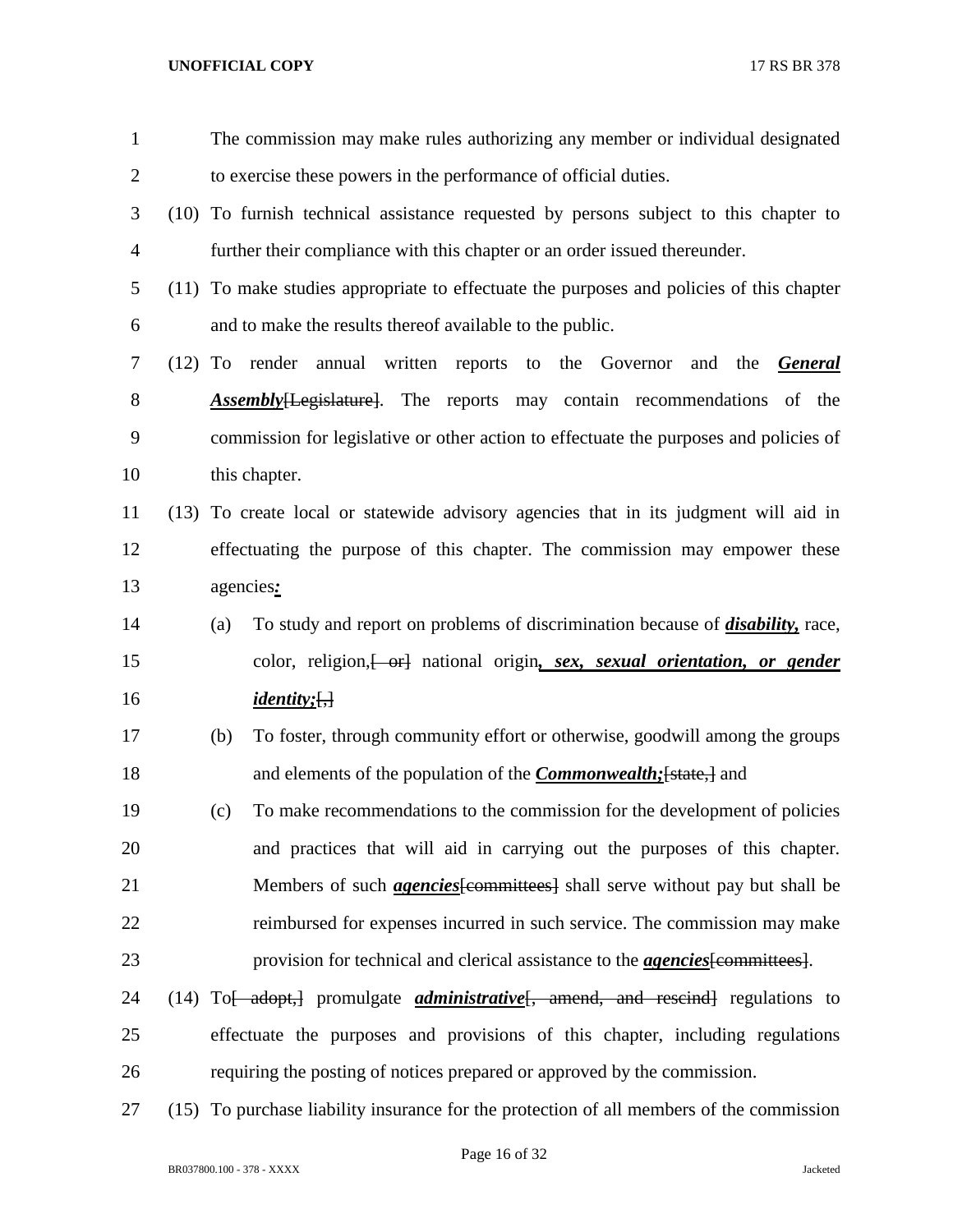to protect them from liability arising in the course of pursuing their duties as members of the commission and for all full-time employees to protect them from liability arising in the course or scope of their employment. This insurance shall be purchased with money contained in the agency appropriated budget.

5 Section 16. KRS 344.300 is amended to read as follows:

 (1) *City, county, urban-county, consolidated local, charter county, and unified local governments*[Cities and counties] are authorized to adopt and enforce ordinances, orders, and resolutions prohibiting all forms of discrimination, including 9 discrimination on the basis of race, color, religion, disability, familial status,  $\left\{\text{-or}\right\}$  national origin, sex, *sexual orientation, gender identity,* or age, and to prescribe penalties for violations thereof, such penalties being in addition to the remedial orders and enforcement herein authorized.

(2) *City, county, urban-county, consolidated local, charter county, and unified local* 

 *governments*[Cities and counties] may adopt and enforce ordinances, orders, and resolutions prohibiting discrimination; no ordinance, order*,* or resolution shall attempt to exempt more transactions from its coverage than are exempted by KRS 344.362 and 344.365.

18 Section 17. KRS 344.310 is amended to read as follows:

19 Any city,  $\left\{\text{or}\right\}$  county, *urban-county, consolidated local, charter county, or unified local government,* or one (1) or more *of those local governments*[cities and counties] acting 21 jointly, may create a *local* human rights commission<del>[ (hereinafter a "local commission")]</del>:

- (1) To provide for execution within its jurisdiction of the policies embodied in this 23 chapter and the<del>[ Federal]</del> Civil Rights Act of 1964, *Pub. L. No. 88-352* [ (78 Stat.) 24 241<sup>1</sup>; and
- (2) To safeguard all individuals within its jurisdiction from discrimination because of 26 race, color, religion,  $\left\{\frac{\partial \mathbf{r}}{\partial t}\right\}$  national origin, sex, *sexual orientation, gender identity*, or age.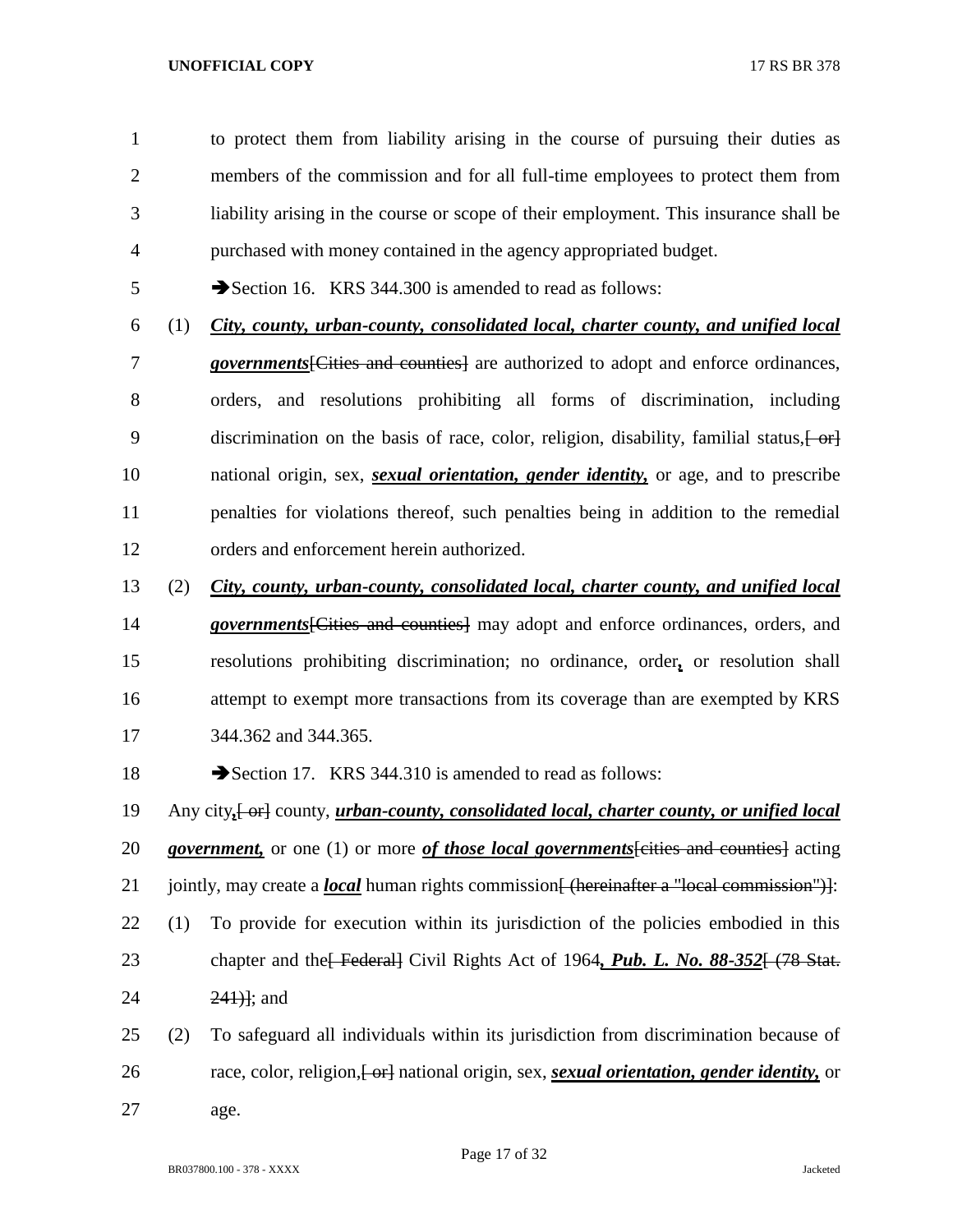| $\mathbf{1}$     |     | Section 18. KRS 344.360 is amended to read as follows:                                               |
|------------------|-----|------------------------------------------------------------------------------------------------------|
| $\overline{2}$   |     | It is an unlawful housing practice for a real estate operator, or for a real estate broker, real     |
| 3                |     | estate salesman, or any person employed by or acting on behalf of any of these:                      |
| $\overline{4}$   | (1) | To refuse to sell, exchange, rent, or lease, or otherwise deny to or withhold, real                  |
| 5                |     | property from any person because of race, color, religion, sex, <i>sexual orientation</i> ,          |
| 6                |     | <i>gender identity</i> , familial status, disability, or national origin;                            |
| 7                | (2) | To discriminate against any person because of race, color, religion, sex, sexual                     |
| $8\,$            |     | <i>orientation, gender identity</i> , familial status, disability, or national origin in the         |
| $\boldsymbol{9}$ |     | terms, conditions, or privileges of the sale, exchange, rental, or lease of real                     |
| 10               |     | property or in the furnishing of facilities or services in connection therewith;                     |
| 11               | (3) | To refuse to receive or transmit a bona fide offer to purchase, rent, or lease real                  |
| 12               |     | property from any person because of race, color, religion, sex, sexual orientation,                  |
| 13               |     | <i>gender identity</i> , familial status, disability, or national origin;                            |
| 14               | (4) | To refuse to negotiate for the sale, rental, or lease of real property to any person                 |
| 15               |     | because of race, color, religion, sex, <i>sexual orientation</i> , <i>gender identity</i> , familial |
| 16               |     | status, disability, or national origin;                                                              |
| 17               | (5) | To represent to any person that real property is not available for inspection, sale,                 |
| 18               |     | rental, or lease when it is so available, or to refuse to permit any person to inspect               |
| 19               |     | real property because of hist race, color, religion, sex, <i>sexual orientation</i> , <i>gender</i>  |
| 20               |     | <i>identity</i> , familial status, disability, or national origin;                                   |
| 21               | (6) | To make, print, circulate, post, or mail or cause to be printed, circulated, posted, or              |
| 22               |     | mailed an advertisement or sign, or to use a form of application for the purchase,                   |
| 23               |     | rental, or lease of real property, or to make a record of inquiry in connection with                 |
| 24               |     | the prospective purchase, rental, or lease of real property, which indicates, directly               |
| 25               |     | or indirectly, a limitation, specification, or discrimination as to race, color, religion,           |
| 26               |     | sex, <i>sexual orientation</i> , <i>gender identity</i> , familial status, disability, or national   |
| 27               |     | origin or an intent to make such a limitation, specification, or discrimination;                     |

Page 18 of 32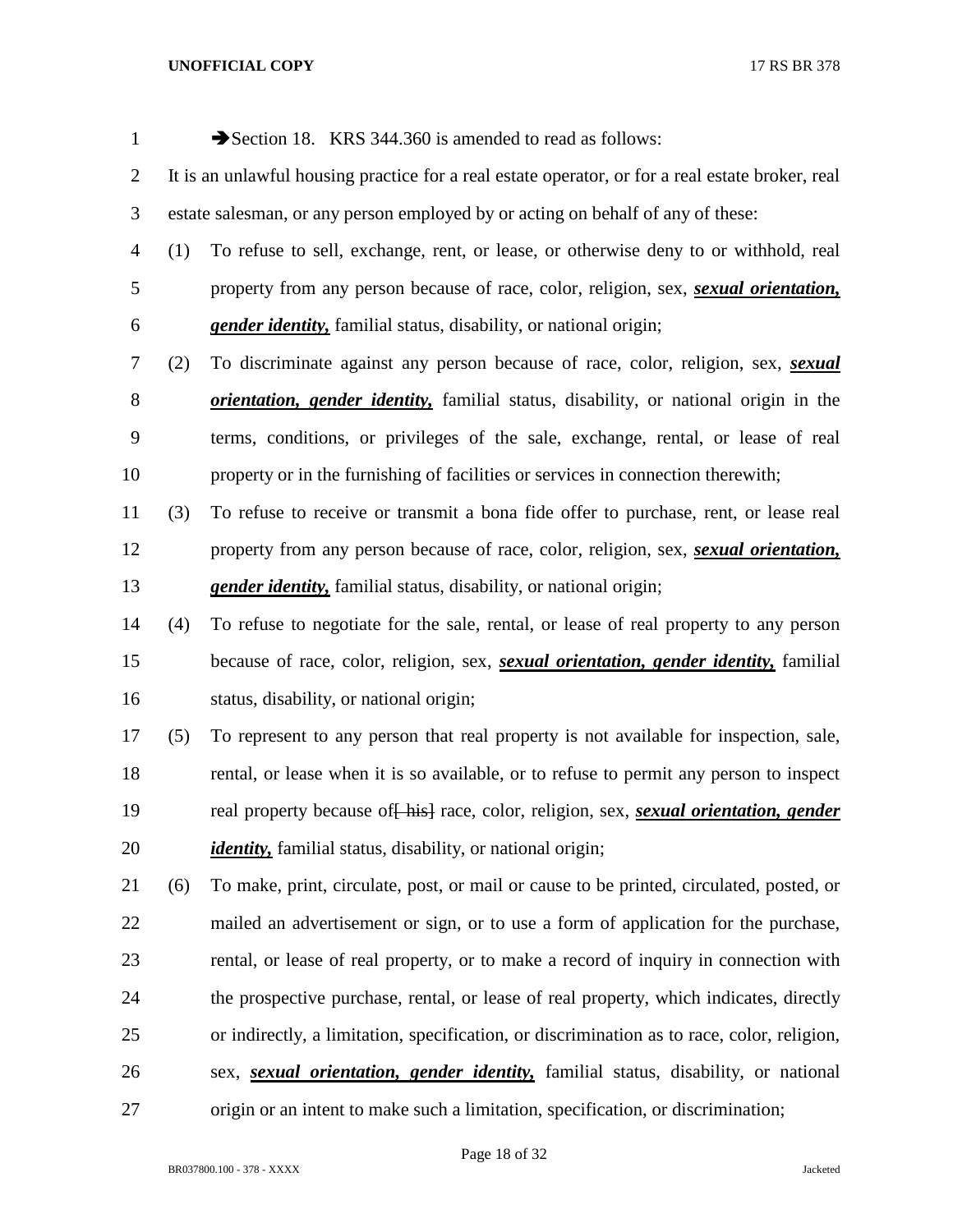| $\mathbf{1}$   | (7)  |     | To offer, solicit, accept, use, or retain a listing of real property for sale, rental, or         |
|----------------|------|-----|---------------------------------------------------------------------------------------------------|
| $\overline{2}$ |      |     | lease with the understanding that any person may be discriminated against in the                  |
| 3              |      |     | sale, rental, or lease of that real property or in the furnishing of facilities or services       |
| $\overline{4}$ |      |     | in connection therewith because of hist race, color, religion, sex, sexual                        |
| 5              |      |     | <i>orientation, gender identity</i> , familial status, disability, or national origin;            |
| 6              | (8)  |     | To otherwise deny to or withhold real property from any person because of his                     |
| 7              |      |     | race, color, religion, sex, <i>sexual orientation</i> , <i>gender identity</i> , familial status, |
| 8              |      |     | disability, or national origin;                                                                   |
| 9              | (9)  |     | To discriminate in the sale or rental, or to otherwise make unavailable or deny, a                |
| 10             |      |     | housing accommodation to any buyer or renter because of a disability of:                          |
| 11             |      | (a) | That buyer or renter;                                                                             |
| 12             |      | (b) | A person residing in or intending to reside in that housing accommodation                         |
| 13             |      |     | after it is so sold, rented, or made available; or                                                |
| 14             |      | (c) | Any person associated with that buyer or renter; or                                               |
| 15             | (10) |     | To discriminate against any person in the terms, conditions, or privileges of sale or             |
| 16             |      |     | rental of a dwelling, or in the provision of services or facilities in connection with            |
| 17             |      |     | such housing accommodation, because of a disability of:                                           |
| 18             |      | (a) | That person; or                                                                                   |
| 19             |      | (b) | A person residing in or intending to reside in that housing accommodation                         |
| 20             |      |     | after it is sold, rented, or made available; or                                                   |
| 21             |      | (c) | Any person associated with that person.                                                           |
| 22             |      |     | (11) For purposes of this section, discrimination includes:                                       |
| 23             |      | (a) | A refusal to permit, at the expense of the disabled person, reasonable                            |
| 24             |      |     | modifications of existing premises occupied or to be occupied by a person, if                     |
| 25             |      |     | the modifications may be necessary to afford the person full enjoyment of the                     |
| 26             |      |     | premises; except that, in the case of a rental, the landlord may, where it is                     |
| 27             |      |     | reasonable to do so, condition permission for a modification on the renter                        |

Page 19 of 32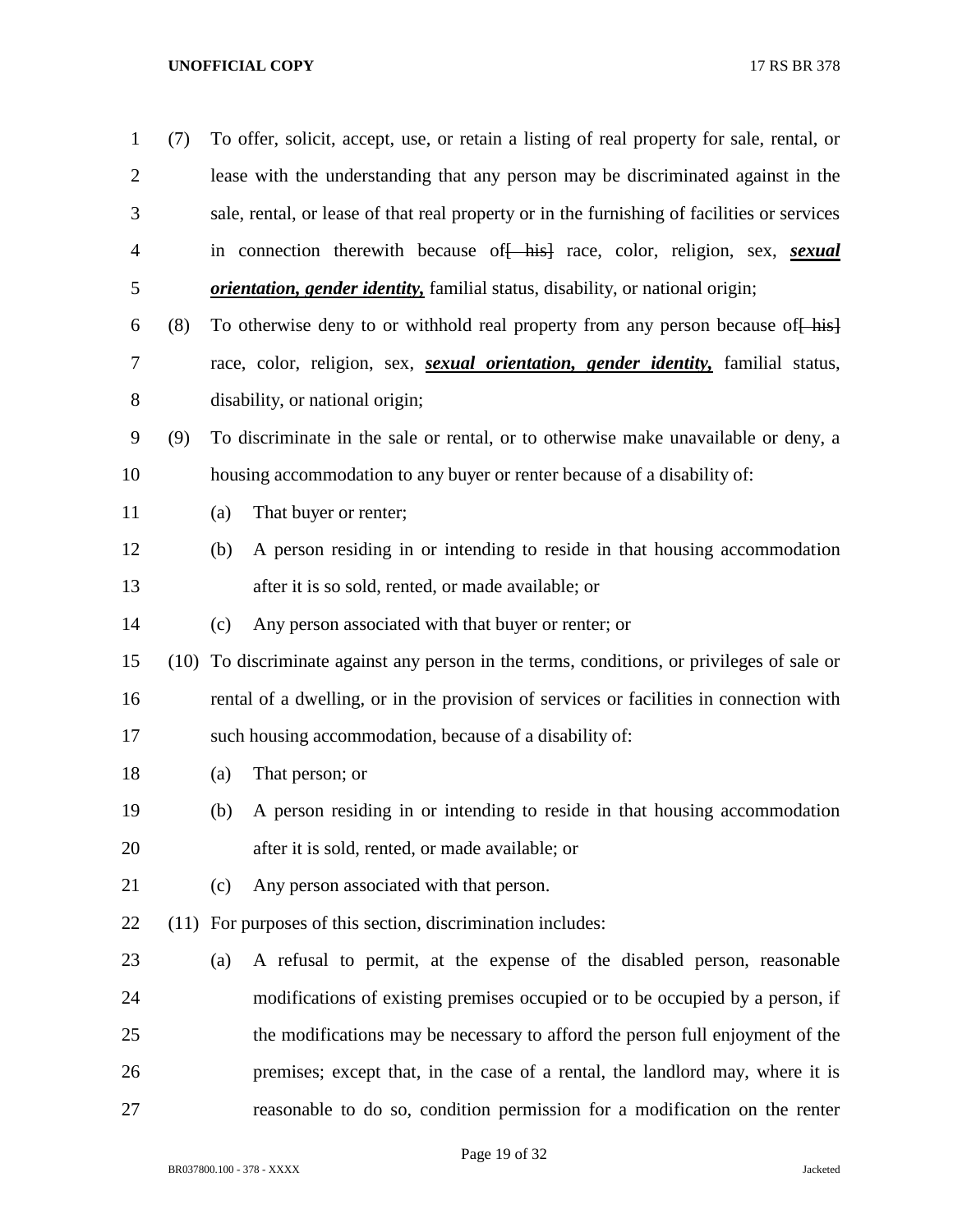| $\mathbf{1}$   |     | agreeing to restore the interior of the premises to the condition that existed   |
|----------------|-----|----------------------------------------------------------------------------------|
| $\overline{2}$ |     | before the modification, reasonable wear and tear excepted.                      |
| 3              | (b) | A refusal to make reasonable accommodations in rules, policies, practices, or    |
| $\overline{4}$ |     | services, when the accommodations may be necessary to afford the person          |
| 5              |     | equal opportunity to use and enjoy a housing accommodation; or                   |
| 6              | (c) | In connection with the design and construction of covered multifamily            |
| 7              |     | housing accommodations for first occupancy after January 1, 1993, a failure to   |
| 8              |     | design and construct those housing accommodations in a manner ensuring that      |
| 9              |     | they have at least one (1) entrance on an accessible route unless impractical to |
| 10             |     | do so because of the terrain or unusual characteristics of the site. Housing     |
| 11             |     | accommodations with a building entrance on an accessible route shall comply      |
| 12             |     | with the following requirements:                                                 |
| 13             |     | public use and common use portions of the housing<br>1.<br>The                   |
| 14             |     | accommodations shall be readily accessible to and usable by disabled             |
| 15             |     | persons;                                                                         |
| 16             |     | All the doors designed to allow passage into and within all premises<br>2.       |
| 17             |     | within the housing accommodations shall be sufficiently wide to allow            |
| 18             |     | passage by disabled persons in wheelchairs; and                                  |
| 19             |     | All premises within the housing accommodations shall contain the<br>3.           |
| 20             |     | following features of adaptive design:                                           |
| 21             |     | An accessible route into and through the housing accommodation;<br>a.            |
| 22             |     | switches, electrical outlets, thermostats,<br>Light<br>b.<br>and other           |
| 23             |     | environmental controls in accessible locations;                                  |
| 24             |     | Reinforcements in bathroom walls to allow later installation of<br>$C_{\bullet}$ |
| 25             |     | grab bars; and                                                                   |
| 26             |     | Usable kitchens and bathrooms so that an individual in a<br>d.                   |
| 27             |     | wheelchair can maneuver about the space.                                         |

Page 20 of 32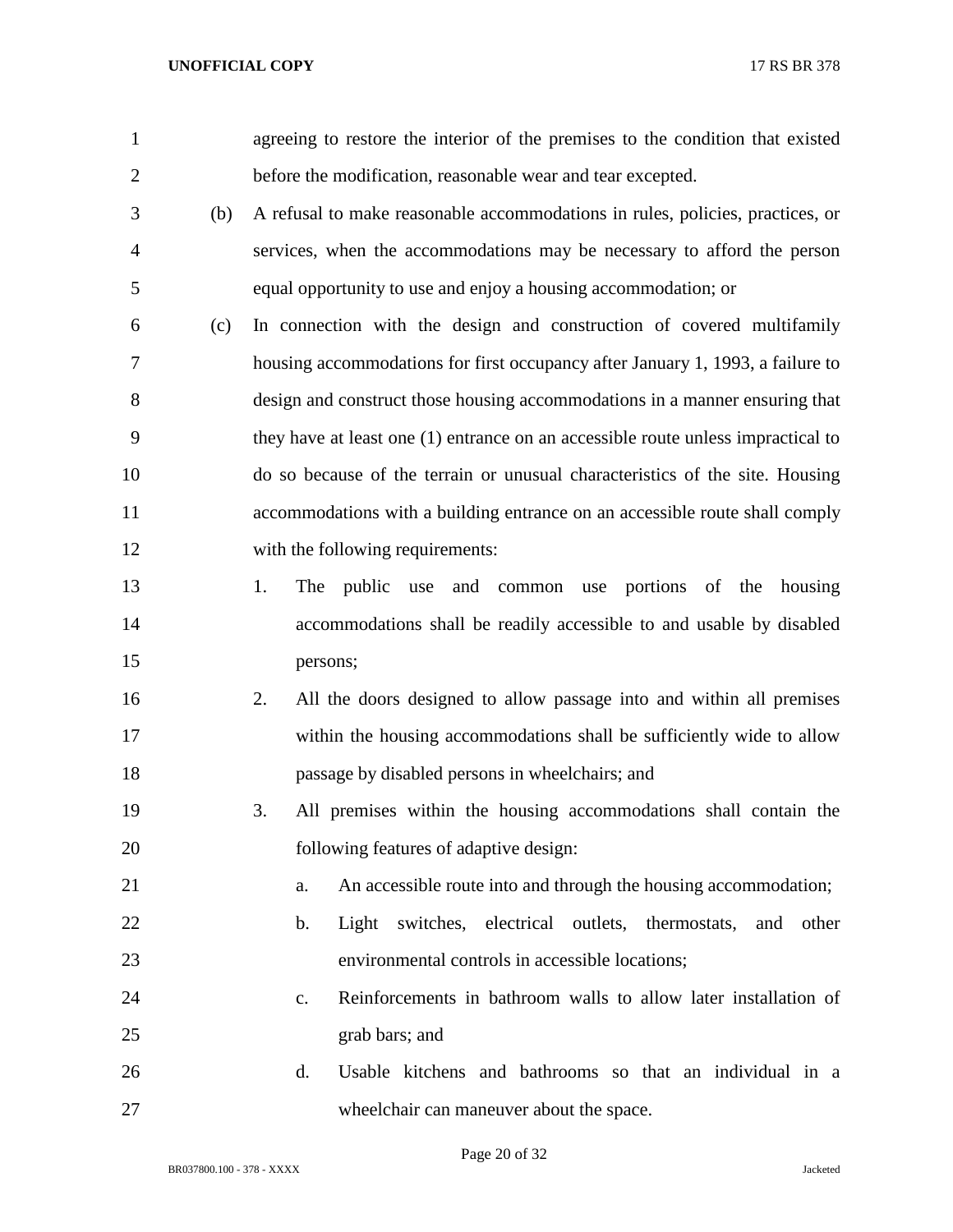| $\mathbf{1}$   | (12) Compliance with the appropriate requirements of the American National Standard                                |
|----------------|--------------------------------------------------------------------------------------------------------------------|
| $\overline{2}$ | for buildings and facilities providing accessibility and usability for physically                                  |
| 3              | disabled persons, $\left\{\right\}$ (commonly cited as "ANSI A117.1 - 1986", $\left\{\right\}$ suffices to satisfy |
| 4              | the requirements of subsection $(11)(c)3$ . of this section.                                                       |
| 5              | $(13)$ As used in subsection $(11)$ of this section, the term "covered multifamily housing                         |
| 6              | accommodation" means:                                                                                              |
| 7              | Buildings consisting of four $(4)$ or more units if the buildings have one $(1)$ or<br>(a)                         |
| 8              | more elevators; and                                                                                                |
| 9              | Ground floor units in other buildings consisting of two (2) or more units.<br>(b)                                  |
| 10             | Nothing in this section requires that a housing accommodation be made available to<br>(14)                         |
| 11             | an individual whose tenancy would constitute a direct threat to the health or safety                               |
| 12             | of other individuals or whose tenancy would result in substantial physical damage                                  |
| 13             | to the property of others.                                                                                         |
| 14             | Section 19. KRS 344.367 is amended to read as follows:                                                             |
| 15             | It is an unlawful practice for a person in the business of insuring against hazards to refuse                      |
| 16             | to enter into, or discriminate in the terms, conditions, or privileges of, a contract of                           |
| 17             | insurance against hazards to a housing accommodation because of the race, color,                                   |
| 18             | religion, national origin, familial status, disability, [or] sex, sexual orientation, or gender                    |
| 19             | <i>identity</i> of persons owning, or residing in or near the housing accommodation.                               |
| 20             | Section 20. KRS 344.370 is amended to read as follows:                                                             |
| 21             | It is an unlawful practice for a financial institution or for any person or other entity whose                     |
| 22             | business includes engaging in real estate-related transactions:                                                    |
| 23             | To discriminate against an individual because of the race, color, religion, or<br>(1)                              |
| 24             | national origin, familial status, disability, sex, sexual orientation, gender identity,                            |
| 25             | or age of the individual or the present or prospective owner, tenant, or occupant of                               |
| 26             | the real property or of a member, stockholder, director, officer, employee, or                                     |
| 27             | representative of any of these, in the granting, withholding, extending, modifying,                                |

Page 21 of 32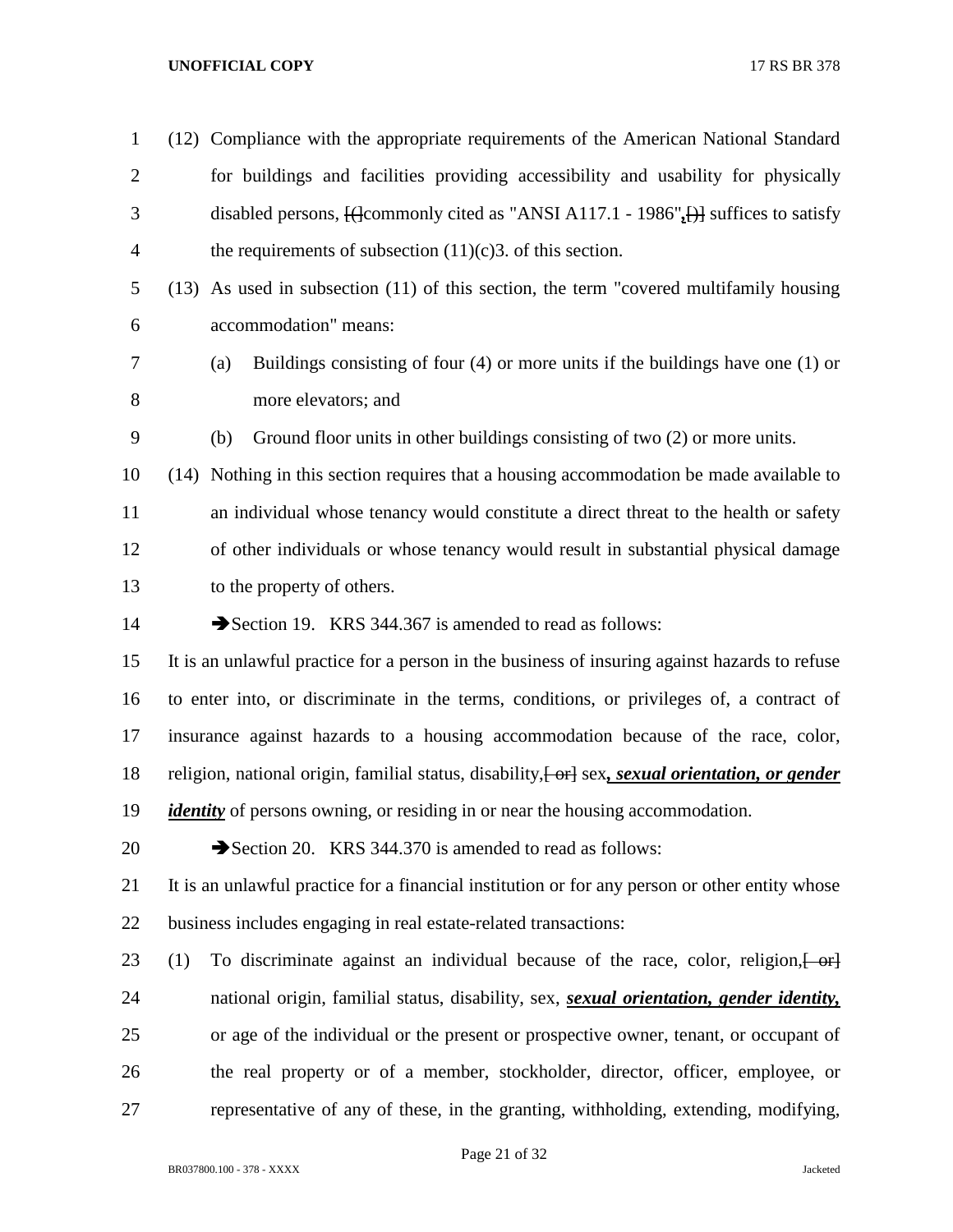| $\mathbf{1}$   |     | or renewing the rates, terms, conditions, privileges, or other provisions of financial                      |
|----------------|-----|-------------------------------------------------------------------------------------------------------------|
| $\overline{2}$ |     | assistance or in the extension of services in connection therewith;                                         |
| 3              | (2) | To use a form of application for financial assistance or to make or keep a record or                        |
| 4              |     | inquiry in connection with applications for financial assistance which indicate,                            |
| 5              |     | directly or indirectly, a limitation, specification, or discrimination as to race, color,                   |
| 6              |     | religion, <i>national origin</i> , familial status, disability, <i>sex</i> , <i>sexual orientation</i> , or |
| 7              |     | <i>gender identity</i> , [national origin] or an intent to make such a limitation,                          |
| 8              |     | specification, or discrimination; or                                                                        |
| 9              | (3) | To discriminate by refusing to give full recognition, because of sex, to the income                         |
| 10             |     | of each spouse or the total income and expenses of both spouses where both                                  |
| 11             |     | spouses become or are prepared to become joint or several obligors in real estate                           |
| 12             |     | transactions <del>[; or</del>                                                                               |
| 13             | (4) | As used in this section, the term "real estate related transaction" means any of the                        |
| 14             |     | following:                                                                                                  |
| 15             |     | (a) The making or purchasing of loans or providing other financial assistance;                              |
| 16             |     | For purchasing, constructing, improving, repairing, or maintaining a<br>$+\frac{1}{2}$                      |
| 17             |     | housing accommodation; or                                                                                   |
| 18             |     | Secured by real estate.<br>$\overline{2}$ .                                                                 |
| 19             |     | The selling, brokering, or appraising of real property except that a person<br>$\Theta$                     |
| 20             |     | engaged in the business of furnishing appraisals of real property may take into                             |
| 21             |     | consideration factors other than race, color, religion, national origin, sex,                               |
| 22             |     | disability, or familial status].                                                                            |
| 23             |     | Section 21. KRS 344.380 is amended to read as follows:                                                      |
| 24             |     | It is an unlawful practice for a real estate operator, a real estate broker, a real estate                  |
| 25             |     | salesman, a financial institution, an employee of any of these, or any other person, for the                |
| 26             |     | purpose of inducing a real estate transaction from which a person may benefit financially:                  |
| 27             | (1) | To represent that a change has occurred or will or may occur in the composition                             |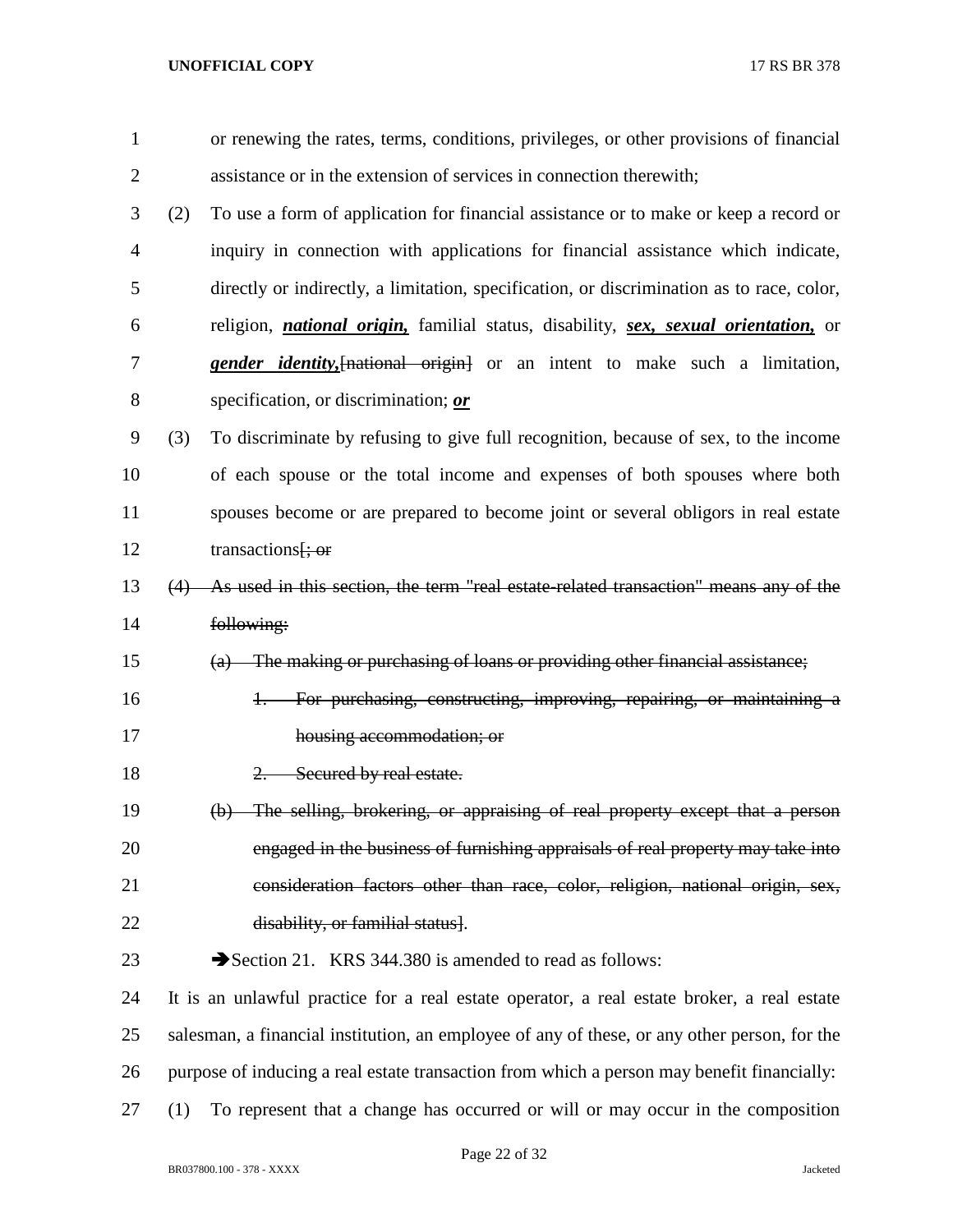| $\mathbf{1}$   |     | with respect to race, color, religion, sex, sexual orientation, gender identity,          |  |  |
|----------------|-----|-------------------------------------------------------------------------------------------|--|--|
| $\overline{c}$ |     | disability, familial status, or national origin of the owners or occupants in the block,  |  |  |
| 3              |     | neighborhood, or area in which the real property is located;                              |  |  |
| 4              | (2) | To represent that this change will or may result in the lowering of property values,      |  |  |
| 5              |     | an increase in criminal or antisocial behavior, or a decline in the quality of schools    |  |  |
| 6              |     | in the block, neighborhood, or area in which the real property is located; or             |  |  |
| 7              | (3) | To induce or attempt to induce any person to sell or rent any dwelling by                 |  |  |
| $8\,$          |     | representations regarding the entry or prospective entry into the neighborhood of a       |  |  |
| 9              |     | person or persons of a particular race, color, religion, sex, <i>sexual orientation</i> , |  |  |
| 10             |     | gender identity, disability, familial status, or national origin.                         |  |  |
| 11             |     | Section 22. KRS 344.400 is amended to read as follows:                                    |  |  |
| 12             | (1) | It shall be an unlawful practice for any person, whether acting for himself or            |  |  |
| 13             |     | another, in connection with any credit transaction because of race, color, religion,      |  |  |
| 14             |     | national origin <sub>i</sub> [-or] sex, sexual orientation, or gender identity to:        |  |  |
| 15             |     | Deny credit to any person;<br>(a)                                                         |  |  |
| 16             |     | Increase the charges or fees for or collateral required to secure any credit<br>(b)       |  |  |
| 17             |     | extended to any person;                                                                   |  |  |
| 18             |     | Restrict the amount or use of credit extended or impose different terms or<br>(c)         |  |  |
| 19             |     | conditions with respect to the credit extended to any person or any item or               |  |  |
| 20             |     | service related thereto; or                                                               |  |  |
| 21             |     | Attempt to do any of the unlawful practices defined in this section.<br>(d)               |  |  |
| 22             | (2) | The provisions of this section shall not prohibit any party to a credit transaction       |  |  |
| 23             |     | from considering the credit history of any individual applicant.                          |  |  |
| 24             | (3) | The provisions of this section shall not prohibit any party to a credit transaction       |  |  |
| 25             |     | from considering the application of Kentucky law on dower $and$ , curtesy or,             |  |  |
| 26             |     | descent and distribution to the particular case or from taking reasonable action          |  |  |
| 27             |     | thereon.                                                                                  |  |  |
|                |     |                                                                                           |  |  |

Page 23 of 32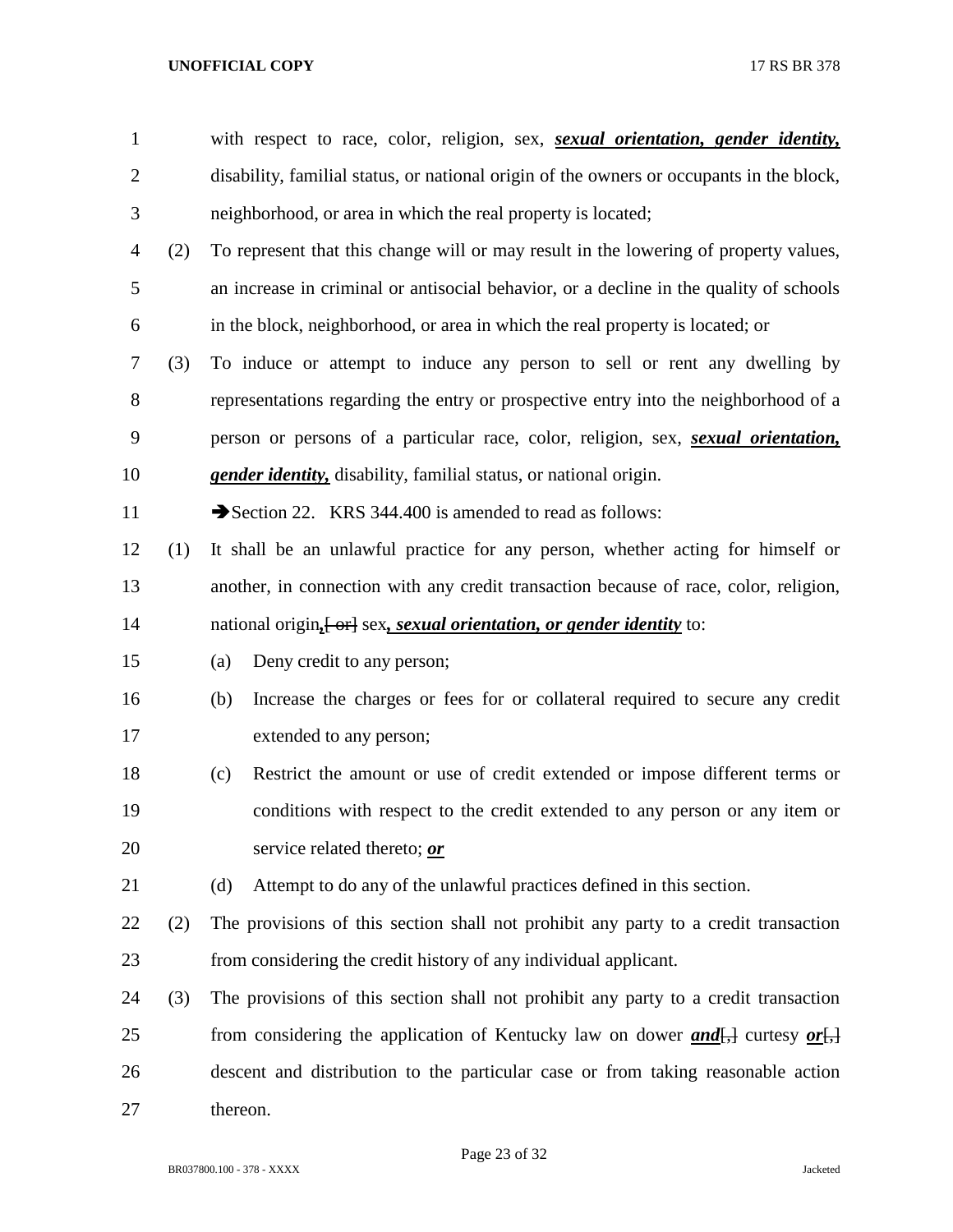| $\mathbf{1}$   |     |                                                                                           | Section 23. KRS 344.680 is amended to read as follows:                                                        |  |
|----------------|-----|-------------------------------------------------------------------------------------------|---------------------------------------------------------------------------------------------------------------|--|
| 2              |     | It shall be unlawful to deny any person access to, or membership or participation in, any |                                                                                                               |  |
| 3              |     |                                                                                           | multiple listing service, real estate brokers' organization, or other service, organization, or               |  |
| $\overline{4}$ |     |                                                                                           | facility relating to the business of selling or renting housing accommodations, or to                         |  |
| 5              |     |                                                                                           | discriminate against a person in the terms or conditions of access, membership, or                            |  |
| 6              |     |                                                                                           | participation, on account of race, color, religion, sex, <i>sexual orientation</i> , <i>gender identity</i> , |  |
| 7              |     |                                                                                           | disability, familial status, or national origin.                                                              |  |
| 8              |     |                                                                                           | Section 24. KRS 18A.095 is amended to read as follows:                                                        |  |
| 9              | (1) |                                                                                           | A classified employee with status shall not be dismissed, demoted, suspended, or                              |  |
| 10             |     |                                                                                           | otherwise penalized except for cause.                                                                         |  |
| 11             | (2) |                                                                                           | Prior to dismissal, a classified employee with status shall be notified in writing of                         |  |
| 12             |     |                                                                                           | the intent to dismiss him. The notice shall also state:                                                       |  |
| 13             |     | (a)                                                                                       | The specific reasons for dismissal including:                                                                 |  |
| 14             |     |                                                                                           | The statutory or regulatory violation;<br>1.                                                                  |  |
| 15             |     |                                                                                           | The specific action or activity on which the intent to dismiss is based;<br>2.                                |  |
| 16             |     |                                                                                           | The date, time, and place of such action or activity; and<br>3.                                               |  |
| 17             |     |                                                                                           | The name of the parties involved;<br>4.                                                                       |  |
| 18             |     | (b)                                                                                       | That the employee has the right to appear personally, or with counsel if he has                               |  |
| 19             |     |                                                                                           | retained counsel, to reply to the head of the cabinet or agency or his designee;                              |  |
| 20             |     |                                                                                           | and                                                                                                           |  |
| 21             |     | (c)                                                                                       | Whether the employee is placed on administrative leave by the appointing                                      |  |
| 22             |     |                                                                                           | authority with pay upon receiving the intent to dismiss letter prior to the                                   |  |
| 23             |     |                                                                                           | agency's final action.                                                                                        |  |
| 24             | (3) |                                                                                           | The Personnel Cabinet shall prescribe and distribute a form to be completed and                               |  |
| 25             |     |                                                                                           | forwarded by an employee who wishes to appear before the head of the cabinet or                               |  |
| 26             |     |                                                                                           | agency or his designee, to each appointing authority. The form shall be attached to                           |  |
| 27             |     |                                                                                           | every notice of intent to dismiss and shall contain written instructions explaining:                          |  |

Page 24 of 32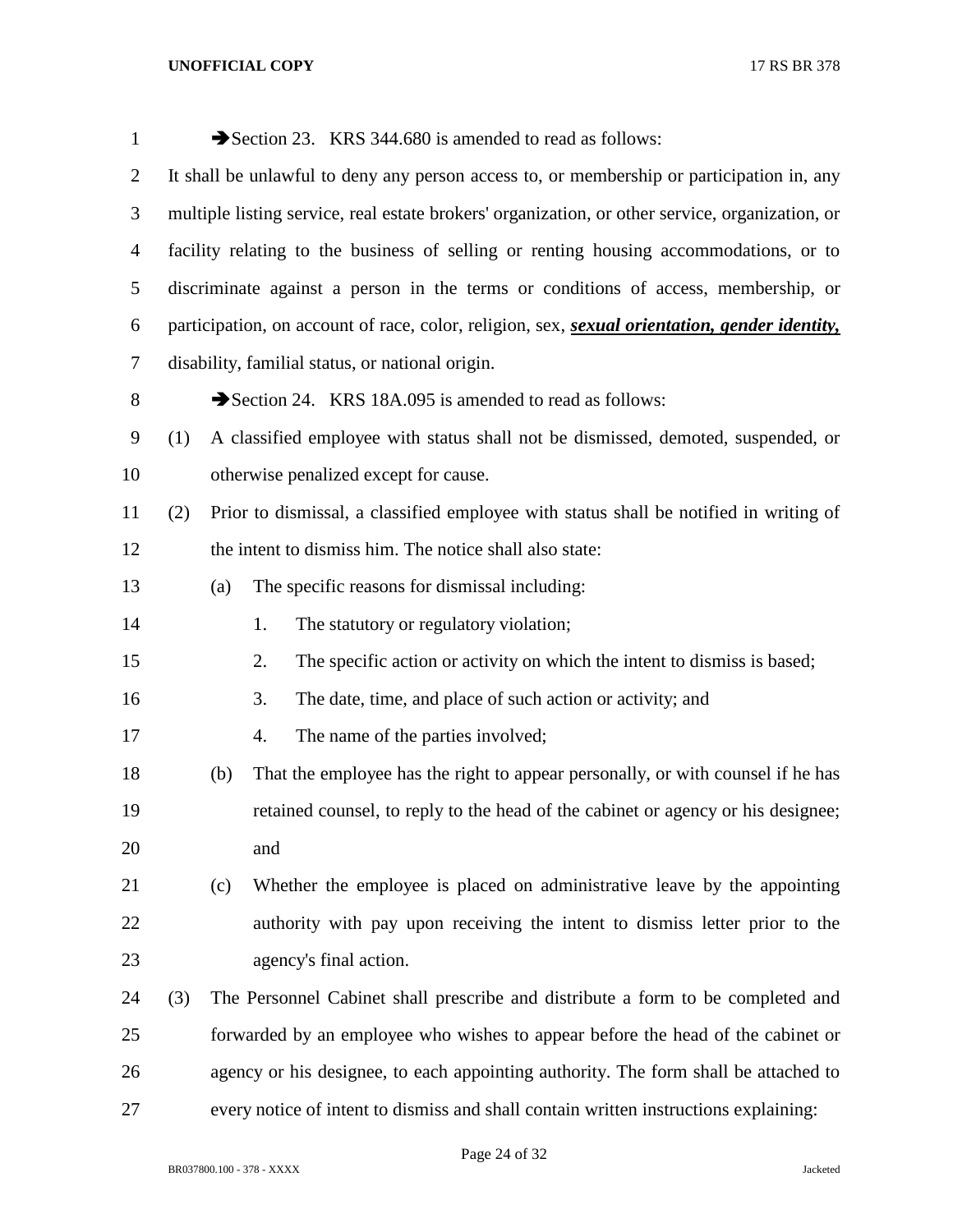| $\mathbf{1}$   |     | (a) | The right granted an employee under the provisions of this section relating to        |
|----------------|-----|-----|---------------------------------------------------------------------------------------|
| $\overline{2}$ |     |     | pretermination hearings; and                                                          |
| 3              |     | (b) | The time limits and procedures to be followed by all parties in pretermination        |
| 4              |     |     | hearings.                                                                             |
| 5              | (4) |     | No later than five (5) working days after receipt of the notice of intent to dismiss, |
| 6              |     |     | excluding the day he receives the notice, the employee may request to appear,         |
| 7              |     |     | personally or with counsel if he has retained counsel, to reply to the head of the    |
| 8              |     |     | cabinet or agency or his designee.                                                    |
| 9              | (5) |     | Unless waived by the employee, the appearance shall be scheduled within six (6)       |
| 10             |     |     | working days after receipt of an employee's request to appear before the head of the  |
| 11             |     |     | cabinet or agency or his designee, excluding the day his request is received.         |
| 12             | (6) |     | No later than five (5) working days after the employee appears before the head of     |
| 13             |     |     | the cabinet or agency or his designee, excluding the day of the appearance, the       |
| 14             |     |     | cabinet head or agency or his designee shall:                                         |
| 15             |     | (a) | Determine whether to dismiss the employee or to alter, modify, or rescind the         |
| 16             |     |     | intent to dismiss; and                                                                |
| 17             |     | (b) | Notify the employee in writing of the decision.                                       |
| 18             | (7) |     | If the cabinet or agency head or his designee determines that the employee shall be   |
| 19             |     |     | dismissed or otherwise penalized, the employee shall be notified in writing of:       |
| 20             |     | (a) | The effective date of his dismissal or other penalization;                            |
| 21             |     | (b) | The specific reason for this action, including:                                       |
| 22             |     |     | The statutory or regulatory violation;<br>1.                                          |
| 23             |     |     | 2.<br>The specific action or activity on which the dismissal or other                 |
| 24             |     |     | penalization is based;                                                                |
| 25             |     |     | 3.<br>The date, time, and place of the action or activity; and                        |
| 26             |     |     | The name of the parties involved; and<br>4.                                           |
| 27             |     | (c) | That he may appeal the dismissal or other penalization to the board within            |

Page 25 of 32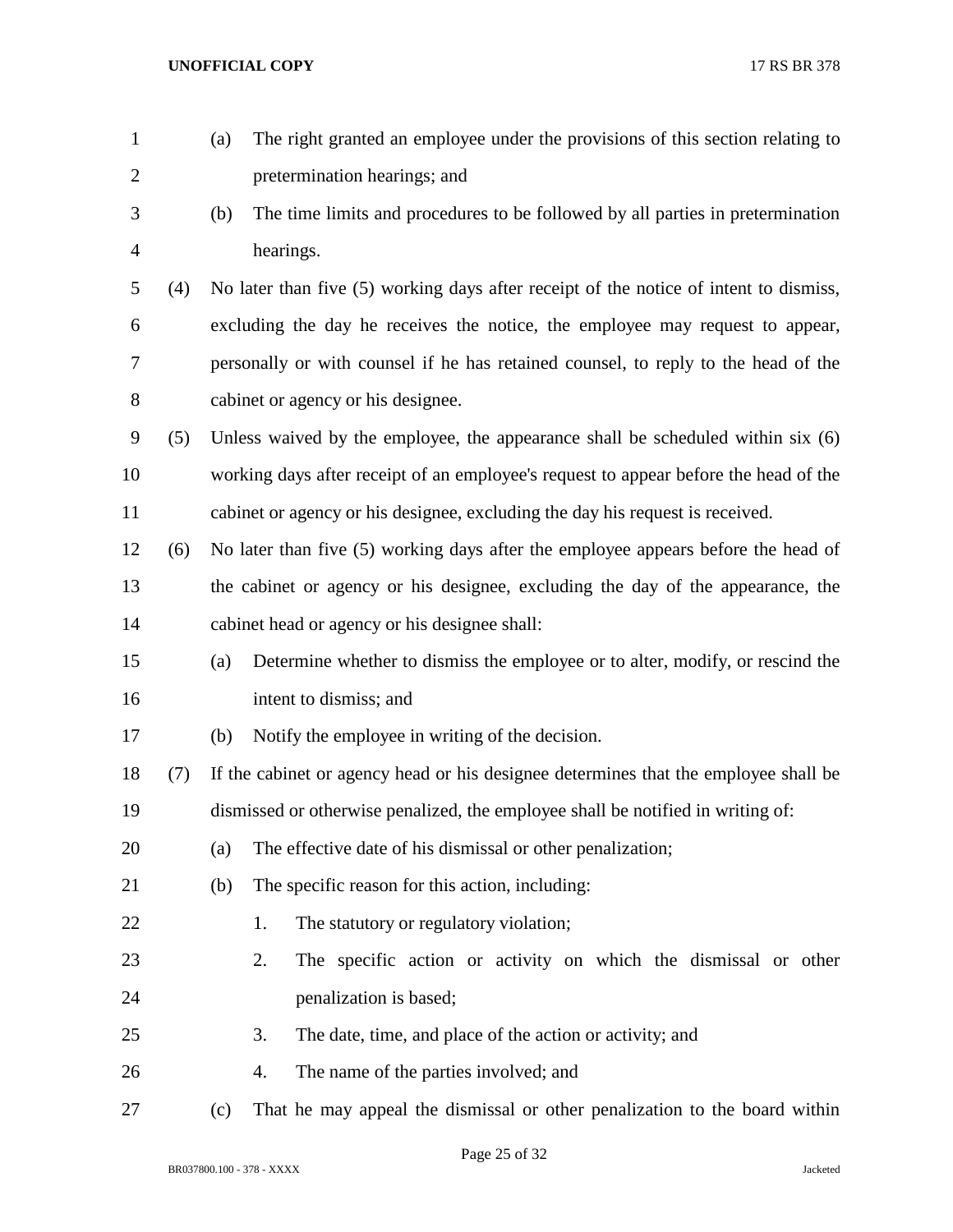| $\mathbf{1}$   |            |     | sixty (60) days after receipt of this notification, excluding the day he receives  |
|----------------|------------|-----|------------------------------------------------------------------------------------|
| $\overline{c}$ |            |     | notice.                                                                            |
| 3              | (8)        |     | A classified employee with status who is demoted, suspended, or otherwise          |
| 4              |            |     | penalized shall be notified in writing of:                                         |
| 5              |            | (a) | The demotion, suspension, or other penalization;                                   |
| 6              |            | (b) | The effective date of the demotion, suspension, or other penalization;             |
| 7              |            | (c) | The specific reason for the action including:                                      |
| 8              |            |     | The statutory or regulatory violation;<br>1.                                       |
| 9              |            |     | 2.<br>The specific action or activity on which the demotion, suspension, or        |
| 10             |            |     | other penalization is based;                                                       |
| 11             |            |     | The date, time, and place of the action or activity; and<br>3.                     |
| 12             |            |     | The name of the parties involved; and<br>4.                                        |
| 13             |            | (d) | That he or she has the right to appeal to the board within sixty (60) days,        |
| 14             |            |     | excluding the day that he or she received notification of the personnel action.    |
| 15             | (9)        |     | Any unclassified employee who is dismissed, demoted, suspended, or otherwise       |
| 16             |            |     | penalized for cause may, within thirty (30) days after the dismissal, demotion,    |
| 17             |            |     | suspension, or other form of penalization, appeal to the board for review thereof. |
| 18             | $(10)$ (a) |     | An employee whose position is reallocated shall be notified in writing by the      |
| 19             |            |     | appointing authority of:                                                           |
| 20             |            |     | The reallocation; and<br>1.                                                        |
| 21             |            |     | His right to request reconsideration by the secretary within ten $(10)$<br>2.      |
| 22             |            |     | working days of receipt of the notice, excluding the day he receives               |
| 23             |            |     | notification.                                                                      |
| 24             |            | (b) | He shall be provided with a form prescribed by the secretary on which to           |
| 25             |            |     | request reconsideration.                                                           |
| 26             |            | (c) | The employee shall file a written request for reconsideration of the               |
| 27             |            |     | reallocation of his position with the secretary in a manner and form prescribed    |

Page 26 of 32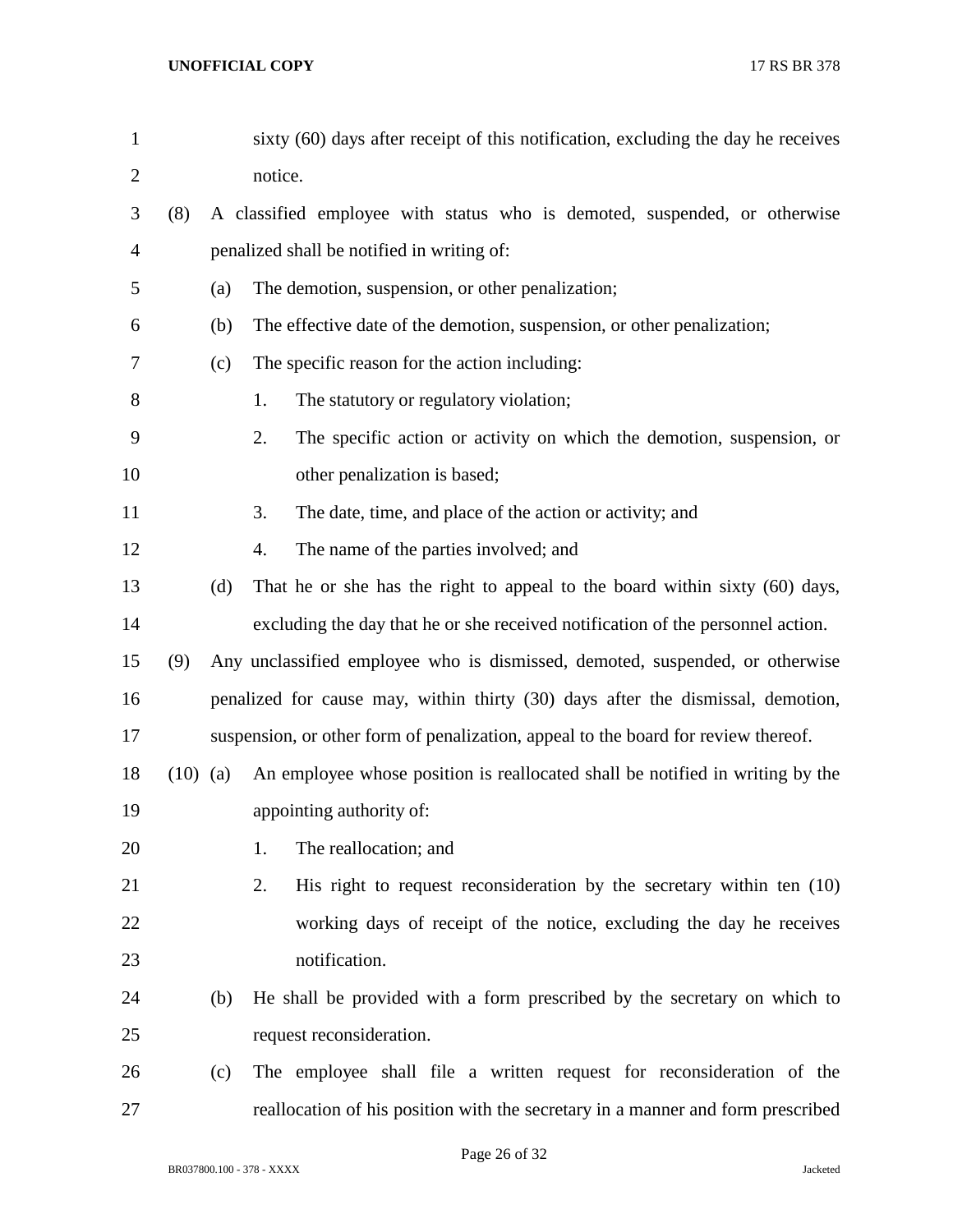by the secretary and shall be given a reasonable opportunity to be heard thereon by the secretary. The secretary shall make a determination within sixty (60) days after the request has been filed by an employee. After reconsideration of the request by the secretary, the employee may appeal to the board.

 (11) Any state employee, applicant for employment, or eligible on a register may appeal to the board on the grounds that his right to inspect or copy records, including preliminary and other supporting documentation, relating to him has been denied, abridged, or impeded by a public agency. The board shall conduct a hearing to determine whether the records related to the employee, applicant, or eligible, and whether his right to inspect or copy these records was denied, abridged, or impeded. If the board determines that the records related to the employee and that the right to inspect or copy these records has been denied, abridged, or impeded, the board shall order the public agency to make them available for inspection and copying and shall charge the cost of the hearing to the public agency. A state employee, an applicant for employment, and an eligible on a register shall not have the right to inspect or to copy any examination materials.

 (12) Any classified employee may appeal to the board an action alleged to be based on discrimination due to race, color, religion, national origin, sex, *sexual orientation, gender identity,* disability, or age forty (40) and above. Nothing in this section shall be construed to preclude any classified or unclassified employee from filing with 22 the Kentucky Commission on Human Rights a complaint alleging discrimination on the basis of race, color, religion, national origin, sex, *sexual orientation, gender identity*, disability, or age in accordance with KRS Chapter 344.

 (13) When an eligible's name is removed from a register, the secretary shall notify the eligible of his action and the reasons therefor, together with his right of appeal. An eligible's name shall be restored to the register upon presentation of reasons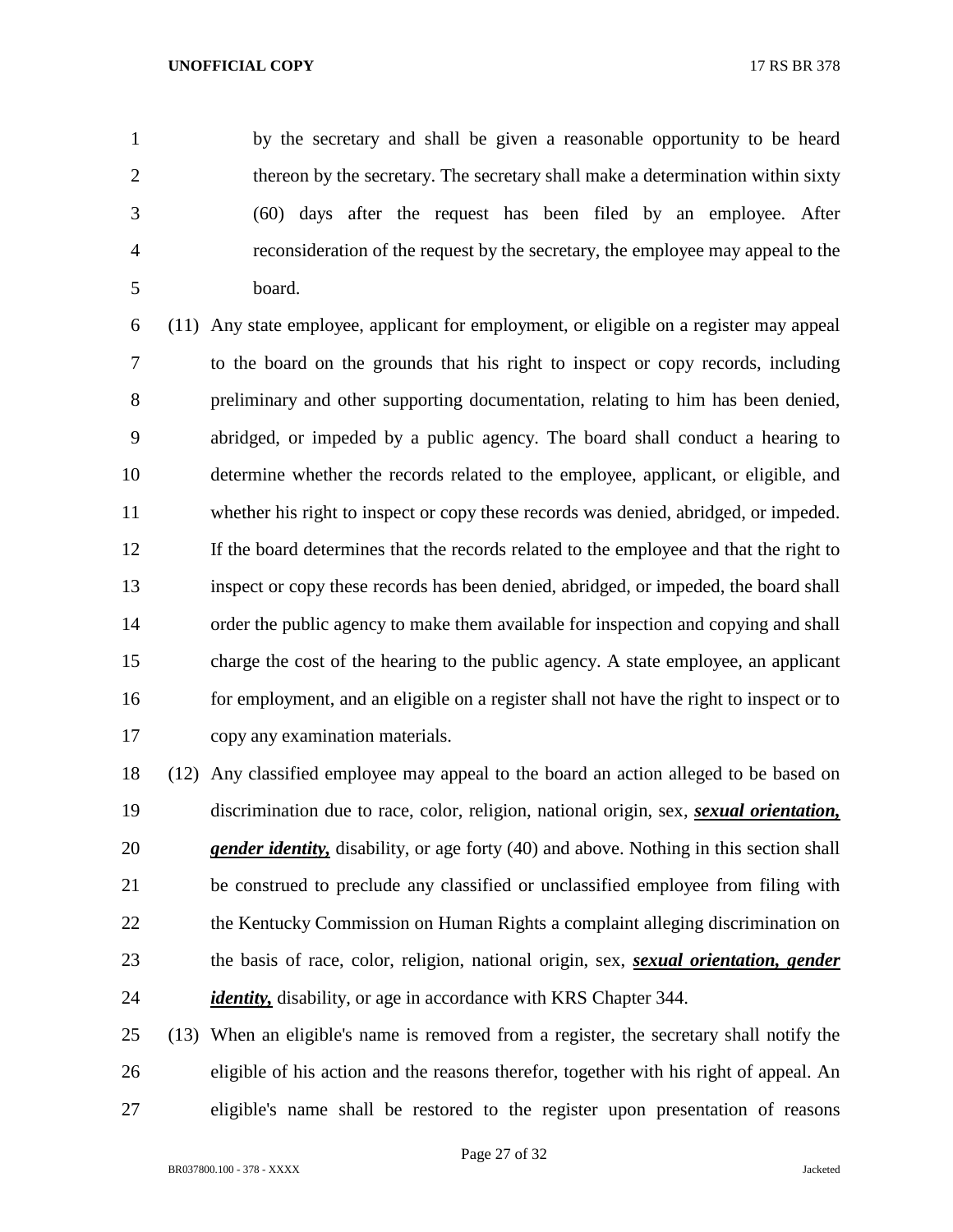satisfactory to the secretary or in accordance with the decision of the board.

- (14) (a) Any employee, applicant for employment, or eligible on a register, who believes that he has been discriminated against, may appeal to the board.
- (b) Any applicant whose application for admission to an open-competitive examination has been rejected shall be notified of this rejection and the reasons therefor and may appeal to the board for reconsideration of his qualifications and for admission to the examination. Applicants may be conditionally admitted to an examination by the secretary pending reconsideration by the board.
- (c) Any applicant who has taken an examination may appeal to the board for a review of his rating in any part of the examination to assure that uniform rating procedures have been applied equally and fairly.
- (d) An appeal to the board by applicants or eligibles under subsections (11) and (13) of this section and under this subsection shall be filed in writing with the executive director not later than thirty (30) calendar days after the notification 16 of the action in question was mailed.
- (15) An evaluation may be appealed to the board if an employee has complied with the review procedure established in KRS 18A.110(7)(j).
- (16) (a) Appeals to the board shall be in writing on an appeal form prescribed by the board. Appeal forms shall be available at the employee's place of work. The Personnel Cabinet shall be responsible for the distribution of these forms.
- (b) The appeal form shall be attached to any notice, or copy of any notice, of dismissal, demotion, suspension, fine, involuntary transfer, or other penalization, reallocation, or notice of any other action an employee may appeal under the provisions of this section. The appeal form shall instruct the employee to state whether he is a classified or unclassified employee, his full name, his appointing authority, work station address and telephone number,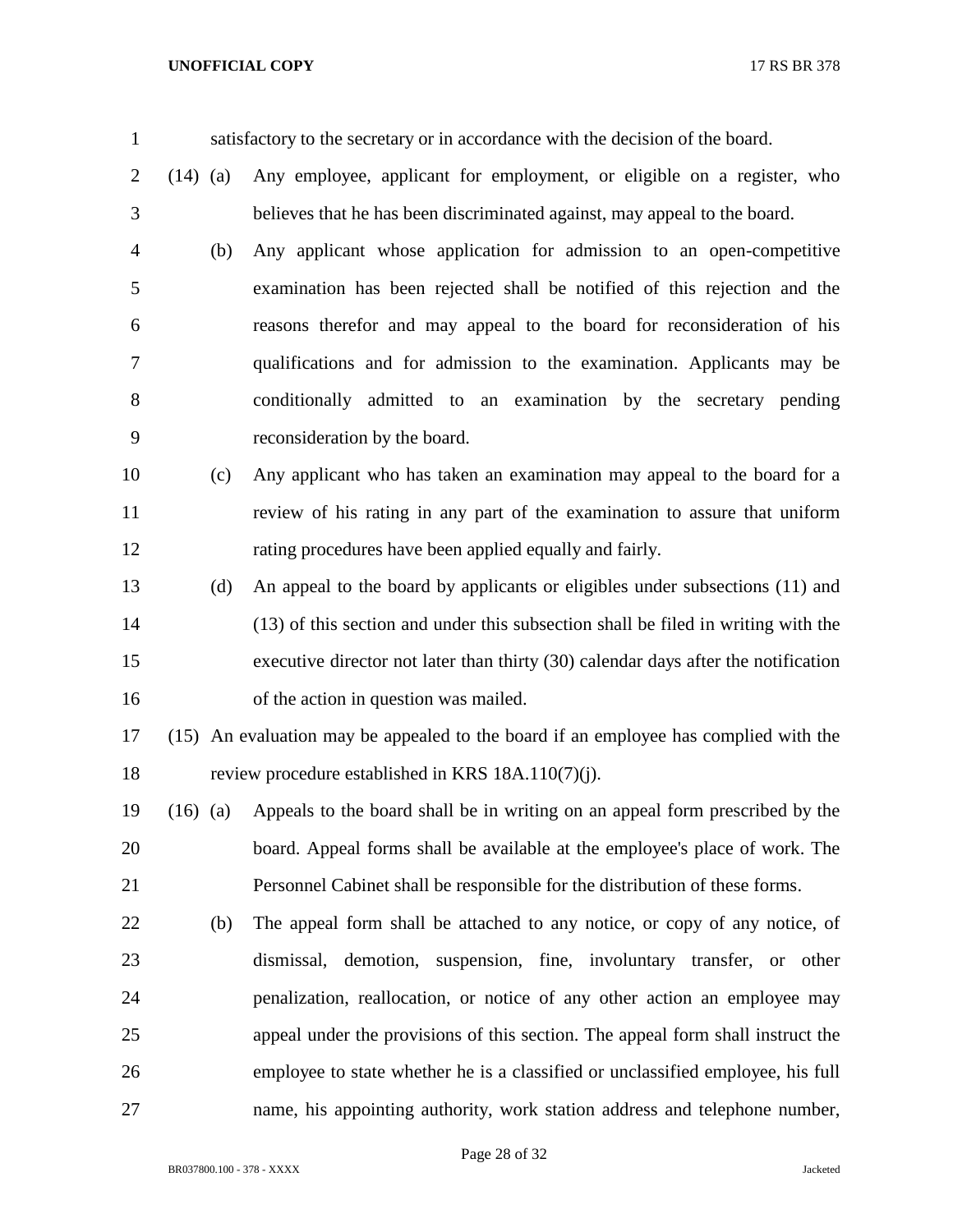| $\mathbf{1}$   |            |     | and, if he has retained counsel at the time he files an appeal, the name,              |
|----------------|------------|-----|----------------------------------------------------------------------------------------|
| $\overline{2}$ |            |     | address, and telephone number of his attorney.                                         |
| 3              |            | (c) | The form shall also instruct a classified employee to state the action he is           |
| 4              |            |     | appealing in a short, plain, concise statement of the facts. The form shall            |
| 5              |            |     | instruct an unclassified employee to make a short, plain, concise statement of         |
| 6              |            |     | the reason for the appeal and the cause given for his dismissal.                       |
| 7              |            | (d) | Upon receipt of the appeal by the board, the appointing authority and the              |
| $8\,$          |            |     | Personnel Cabinet shall be notified and the board shall schedule a hearing.            |
| 9              |            |     | (17) All administrative hearings conducted by the board shall be conducted in          |
| 10             |            |     | accordance with KRS Chapter 13B.                                                       |
| 11             | $(18)$ (a) |     | The board may deny a hearing to an employee who has failed to file an appeal           |
| 12             |            |     | within the time prescribed by this section; and to an unclassified employee            |
| 13             |            |     | who has failed to state the reasons for the appeal and the cause for which he          |
| 14             |            |     | has been dismissed. The board may deny any appeal after a preliminary                  |
| 15             |            |     | hearing if it lacks jurisdiction to grant relief. The board shall notify the           |
| 16             |            |     | employee of its denial in writing and shall inform the employee of his right to        |
| 17             |            |     | appeal the denial under the provisions of KRS 18A.100.                                 |
| 18             |            | (b) | Any investigation by the board of any matter related to an appeal filed by an          |
| 19             |            |     | employee shall be conducted only upon notice to the employee, the                      |
| 20             |            |     | employee's counsel, and the appointing authority. All parties to the appeal            |
| 21             |            |     | shall have access to information produced by the investigations and the                |
| 22             |            |     | information shall be presented at the hearing.                                         |
| 23             |            |     | (19) Each appeal shall be decided individually, unless otherwise agreed by the parties |
| 24             |            |     | and the board. The board shall not:                                                    |
| 25             |            | (a) | Employ class action procedures; or                                                     |
| 26             |            | (b) | Conduct test representative cases.                                                     |
| 27             |            |     | (20) Board members shall abstain from public comment about a pending or impending      |

Page 29 of 32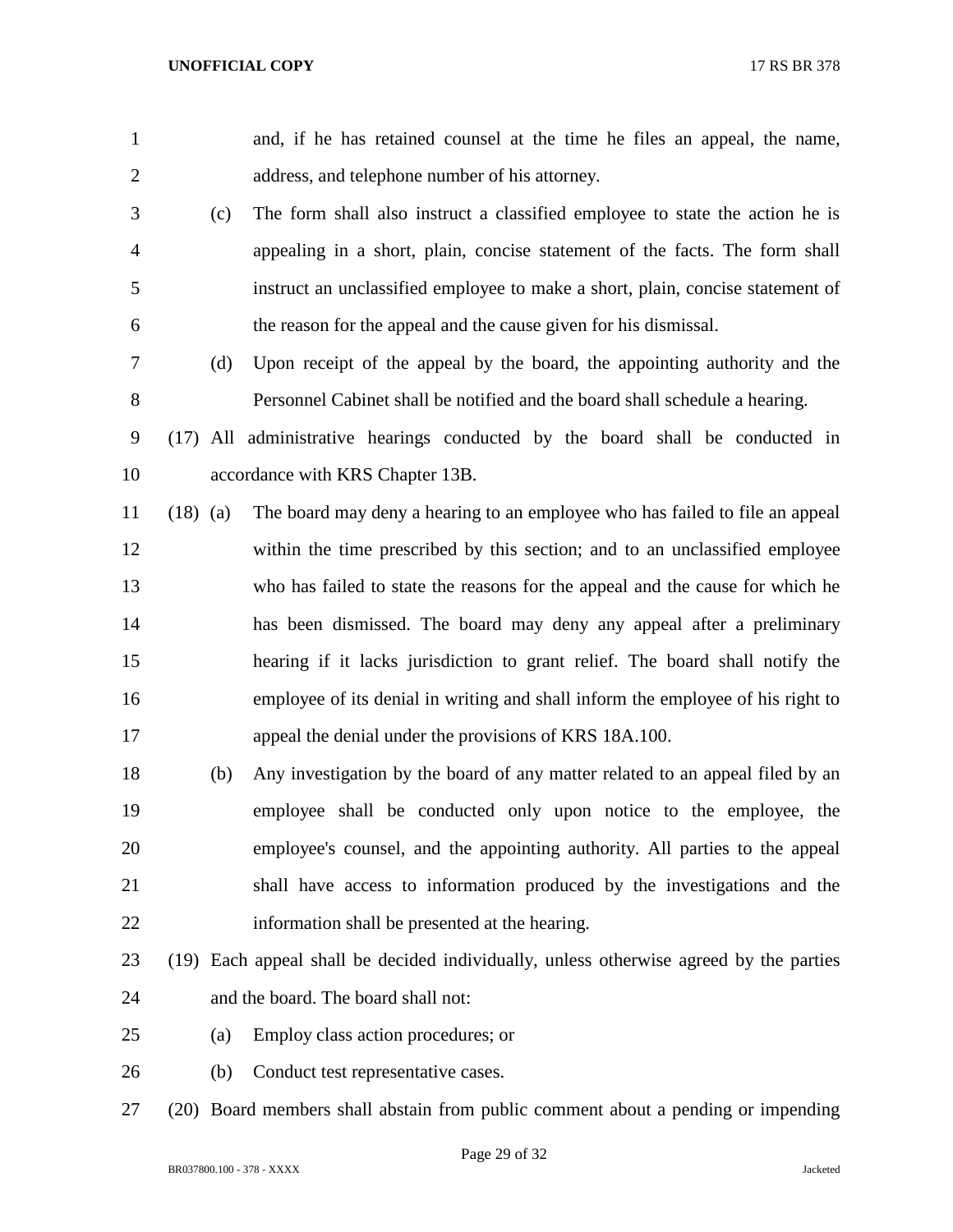proceeding before the board. This shall not prohibit board members from making public statements in the course of their official duties or from explaining for public information the procedures of the board.

- (21) An appeal to the board may be heard by the full board or one (1) or more of the following: Its executive director, its general counsel, any nonelected member of the board, or any hearing officer secured by the board pursuant to KRS 13B.030.
- (22) (a) If the board finds that the action complained of was taken by the appointing authority in violation of laws prohibiting favor for, or discrimination against, or bias with respect to, his political or religious opinions or affiliations or ethnic origin, or in violation of laws prohibiting discrimination because of such individual's sex*, sexual orientation, gender identity,* or age or disability, the appointing authority shall immediately reinstate the employee to his former position or a position of like status and pay, without loss of pay for the period of his penalization, or otherwise make the employee whole unless the order is stayed by the board or the court on appeal.
- (b) If the board finds that the action complained of was taken without just cause, the board shall order the immediate reinstatement of the employee to his former position or a position of like status and pay, without loss of pay for the period of his penalization, or otherwise make the employee whole unless the order is stayed by the board or the court on appeal.
- (c) If the board finds that the action taken by the appointing authority was excessive or erroneous in view of all the surrounding circumstances, the board shall direct the appointing authority to alter, modify, or rescind the disciplinary action.
- (d) In all other cases, the board shall direct the appointing authority to rescind the action taken or otherwise grant specific relief or dismiss the appeal.
- (23) If a final order of the board is appealed, a court shall award reasonable attorney fees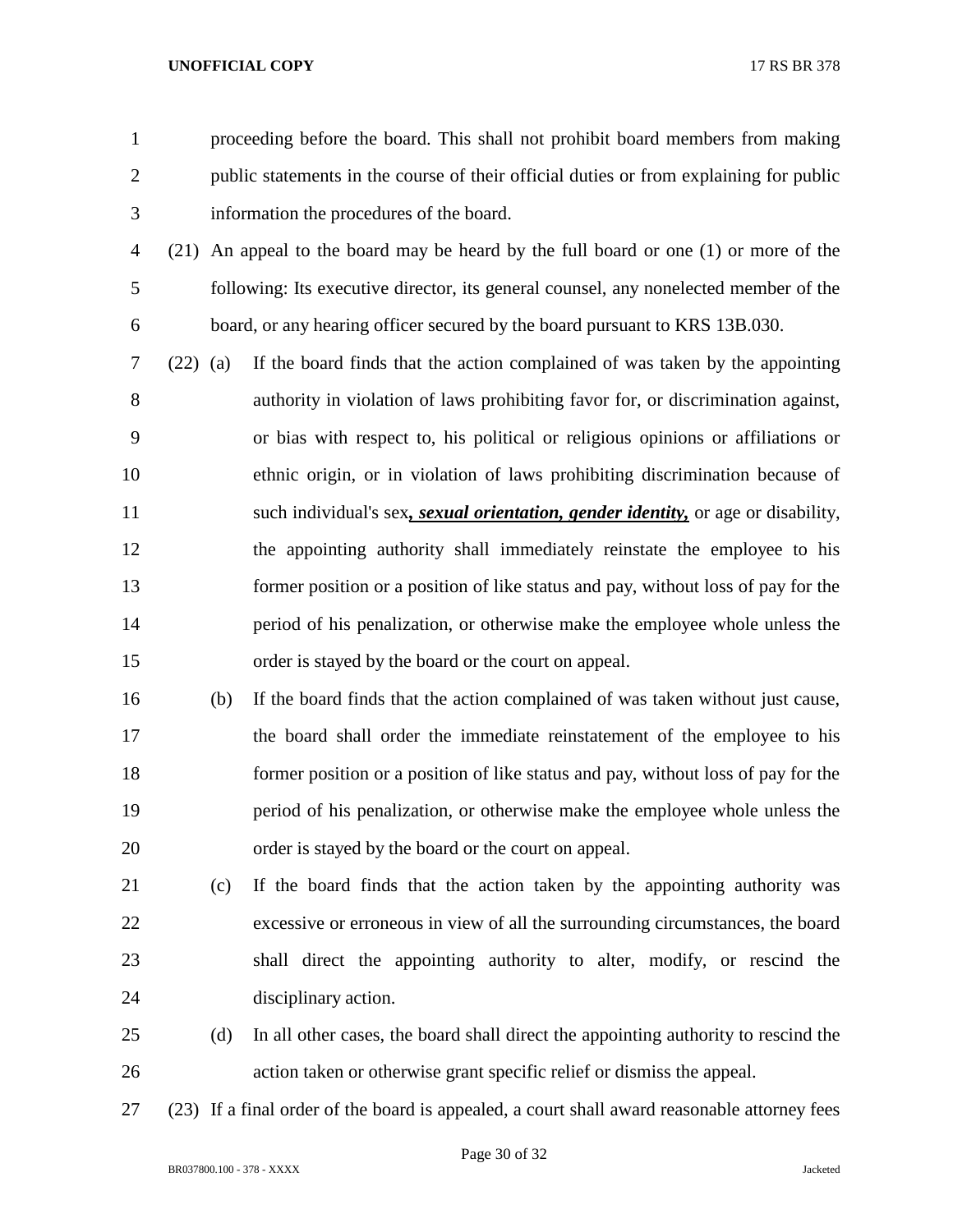to an employee who prevails by a final adjudication on the merits as provided by KRS 453.260. This award shall not include attorney fees attributable to the hearing before the board.

- (24) When any employee is dismissed and not ordered reinstated after the appeal, the board in its discretion may direct that his name be placed on an appropriate reemployment list for employment in any similar position other than the one from which he had been removed.
- (25) After a final decision has been rendered by the board or court, an employee who prevails in his appeal shall be credited with the amount of leave time used for time spent at his hearing before the board or court. Employees who had an insufficient amount of leave time shall be credited with leave time equal to the amount of time spent at their hearings before the board or court.
- (26) If the appointing authority appeals the final order of the board, unless the board rules otherwise, the reinstated employee shall remain in his former position, or a position of like status or pay, until the conclusion of the appeals process, at which 16 time the appointing authority shall take action in accordance with the court order.
- (27) After a final decision in a contested case has been rendered by the last administrative or judicial body to which the case has been appealed, the board shall make the decision available to the public in electronic format on its Web site and shall organize the decisions according to the statutory basis for which the appeal was based.
- 22 (28) For the purposes of subsections  $(2)$ ,  $(3)$ ,  $(4)$ ,  $(5)$ ,  $(6)$ , and  $(7)$  of this section, the word "agency" means any agency not assigned to a cabinet for organizational purposes.
- (29) Notwithstanding any other prescribed limitation of action, an employee that has been penalized, but has not received a written notice of his or her right to appeal as provided in this section, shall file his or her appeal with the Personnel Board within